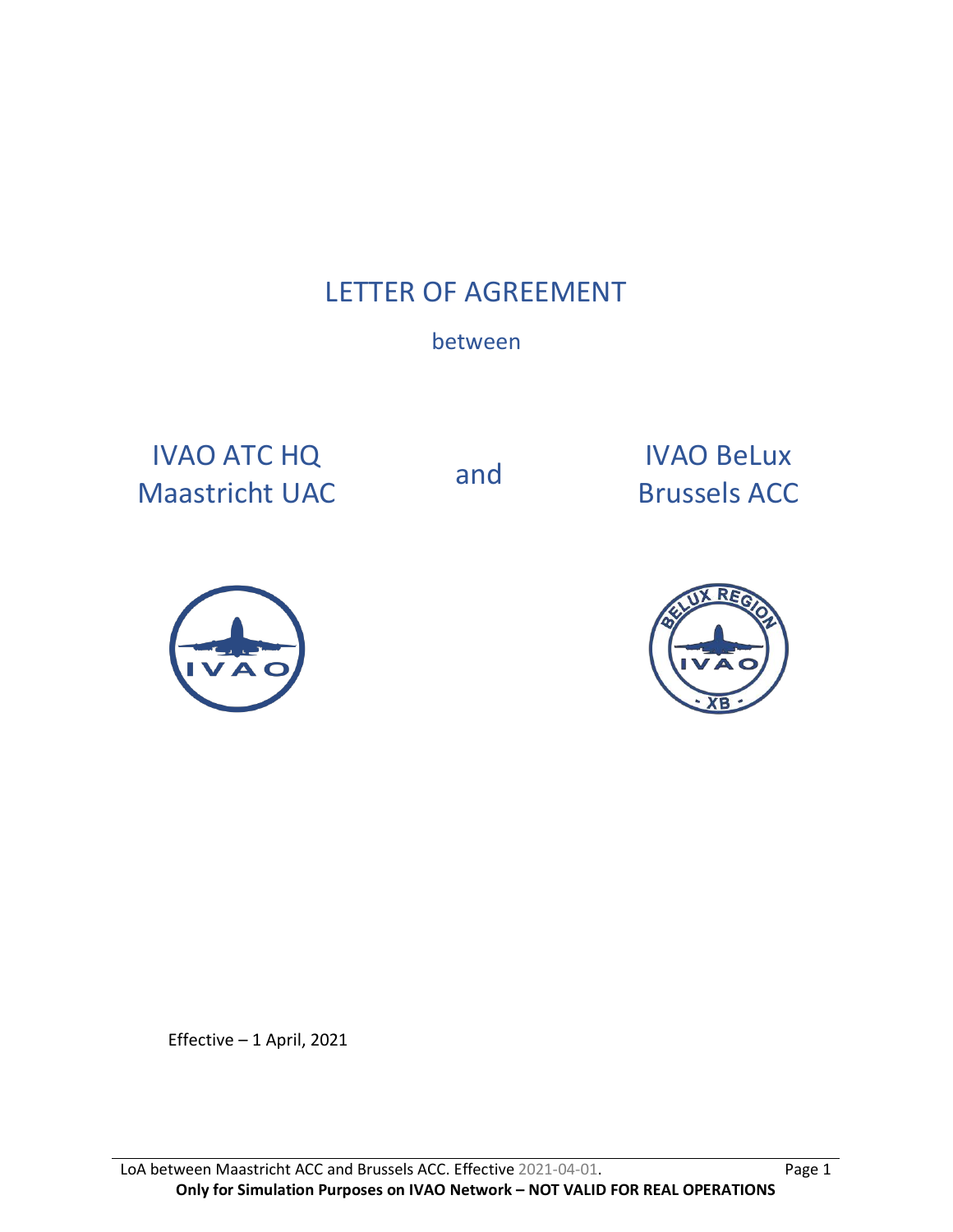# 1 General

### 1.1 Purpose

The purpose of this Letter of Agreement is to define the coordination procedures to be applied between Maastricht UAC and Brussels ACC when providing ATS to General Air Traffic and Operational Air Traffic.

These procedures are supplementary to those specified in IVAO Documentation and/or Divisional website Documents.

### 1.2 Operational Status.

Both Divisions shall keep each other advised of any changes in the operational status of their facilities and navigational aids, which may affect the procedures specified in this Letter of Agreement.

# 2 Areas of Responsibility for the Provision of ATS

### 2.1 Areas of Responsibility

The lateral and vertical limits of the respective areas of responsibility are as follows:

Note: See para 2.2 for the description of the areas where delegation of the responsibility for the provision of ATS is applicable.

### 2.1.1 Maastricht UAC

Lateral limits: Brussels FIR/UIR as published in the AIP Belgium and G.D. Luxembourg

Vertical limits: FL 245 – UNL

ICAO airspace classification for the area of responsibility of Maastricht UAC along the common boundary of the areas of responsibility of Maastricht UAC and Brussels ACC is described in Annex B to this Letter of Agreement.

#### 2.1.2 Brussels ACC

Lateral limits: Brussels FIR/UIR as published in the AIP Belgium and G.D. Luxembourg

Vertical limits: GND – FL 245

ICAO airspace classification for the area of responsibility of Brussels ACC along the common boundary of the areas of responsibility of Maastricht UAC and Brussels ACC is described in Annex B to this Letter of Agreement.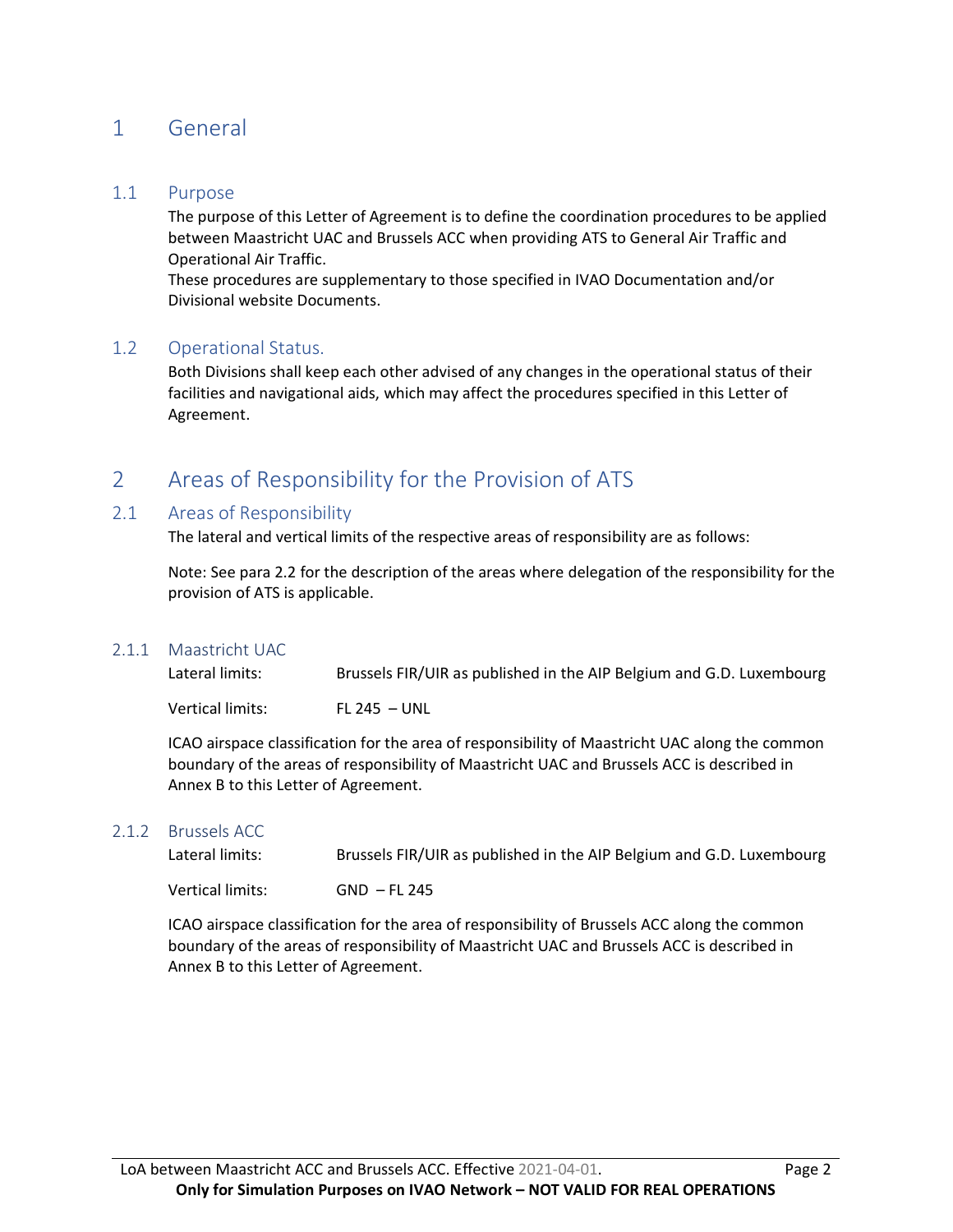2.2 Areas for Cross Border Provision of ATS (ATS Delegation)

The provision of ATS in respect of this LoA means the following services: Air Traffic Control Service (ATC), Flight Information Service (FIS) for controlled flights, Alerting Service (ALRS)

- 2.2.1 Delegation of ATS from Maastricht UAC to Brussels ACC Not applicable.
- 2.2.2 Delegation of ATS from Brussels ACC to Maastricht UAC Not applicable.

## 2.2.3 Other Areas for Cross Border Provision of ATS

Areas for cross-border provision of ATS defined with other coordinating air traffic services units along the common boundary of the areas of responsibility of Maastricht UAC and Brussels ACC are described in Annex B to this Letter of Agreement.

## 2.2.4 Alerting Service

The ATS unit responsible for the provision of ATS, by virtue of delegation, shall provide alerting service and shall notify immediately the supervisor of the delegating ATS unit. The supervisor of the delegating ATS unit shall notify the appropriate rescue coordination centre as required.

# 2.2.5 Territorial Matters

- Not applicable -

# 2.3 Special Provisions

- Not applicable -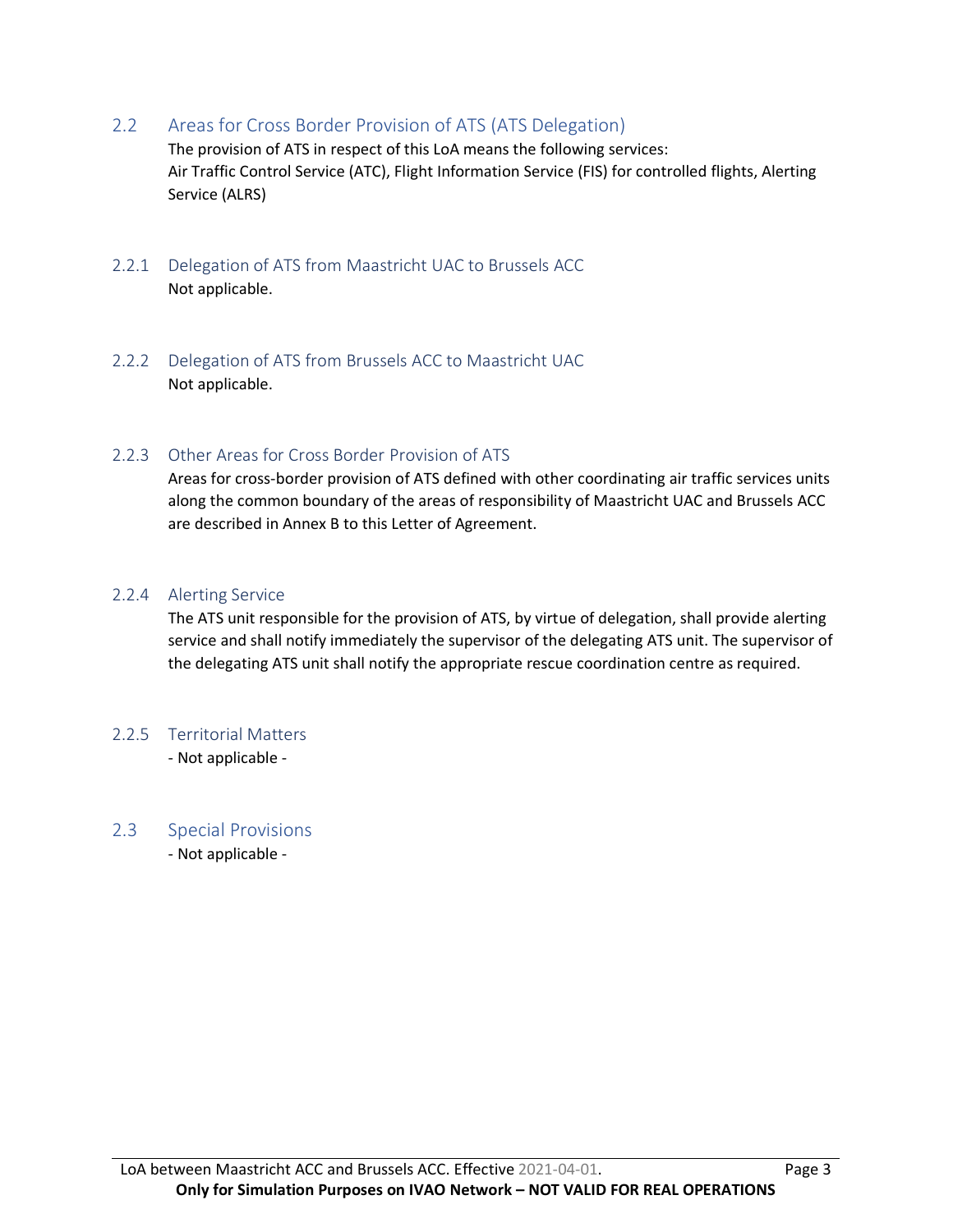# 3 Procedures

The procedures to be applied by Maastricht UAC and Brussels ACC are detailed in the Annexes to this Letter of Agreement:

| Annex A | Definitions and Abbreviations                      |
|---------|----------------------------------------------------|
| Annex B | Area of Common Interest                            |
| Annex C | <b>Exchange of Flight Data</b>                     |
| Annex D | Procedures for Coordination                        |
| Annex E | Transfer of Control and Transfer of Communications |
| Annex F | ATS Surveillance Based Coordination Procedures     |
| Annex G | <b>Checklist of Pages</b>                          |

# 4 Revisions and Deviations.

# 4.1 Revision of this Letter of Agreement

The revision of the present Letter of Agreement, excluding Annexes and their Appendices, requires the mutual written consent of the signatories.

# 4.2 Revision of the Annexes to the Letter of Agreement.

The revision of Annexes to the present Letter of Agreement requires the mutual written consent of the representatives of the respective IVAO Divisions designated by the respective signatories, normally the ATC Operations Coordinator at the respective Division.

# 4.3 Temporary Deviations.

When necessary, the ATC Department of the IVAO Divisions concerned may introduce, by mutual agreement and for a specified period of time, temporary modifications to the procedures laid down in the Annexes to the present Letter of Agreement.

# 4.4 Incidental Deviations.

Instances may arise where incidental deviations from the procedures specified in the Annexes to this Letter of Agreement may become necessary. Under these circumstances air traffic controllers are expected to exercise their best judgement to ensure the safety and efficiency of air traffic.

# 5 Cancellation.

- 5.1 Cancellation of the present Letter of Agreement by mutual written agreement of the respective IVAO Divisions may take place at any time.
- 5.2 Cancellation of this Letter of Agreement by either IVAO Division is possible at any time, provided that the cancelling party declares its intention in writing to cancel the Letter of Agreement with a minimum pre-notification time of 6 months before the date the cancellation is to take effect.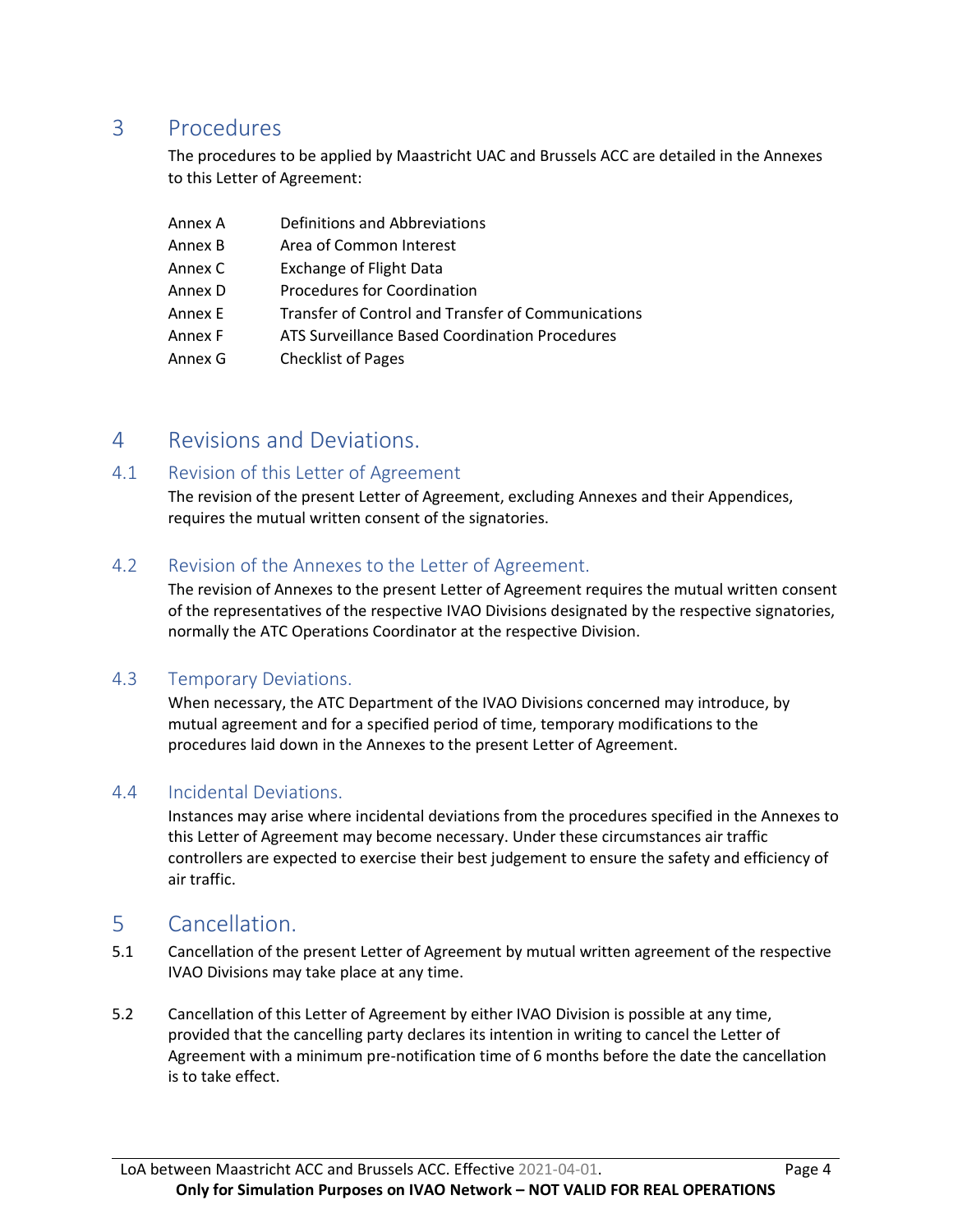# 6 Interpretation and Settlement of Disputes.

- 6.1 Should any doubt or diverging views arise regarding the interpretation of any provision of the present Letter of Agreement or in case of dispute regarding its application, the parties shall endeavor to reach a solution acceptable to both of them.
- 6.2 Should no agreement be reached, each of the parties shall refer to IVAO HQ ATC Operations Department, to which the dispute shall be submitted for settlement.

# 7 Validity

This LoA becomes effective 1 April, 2021 and supersedes the Letter of Agreement between Maastricht ACC and Brussels ACC dated N/A.

> ATC Operations Director IVAO ATC HQ

Shaun Ellis – 471730 Baptiste Depaepe – 417090 ATC Ops Coordinator BeLux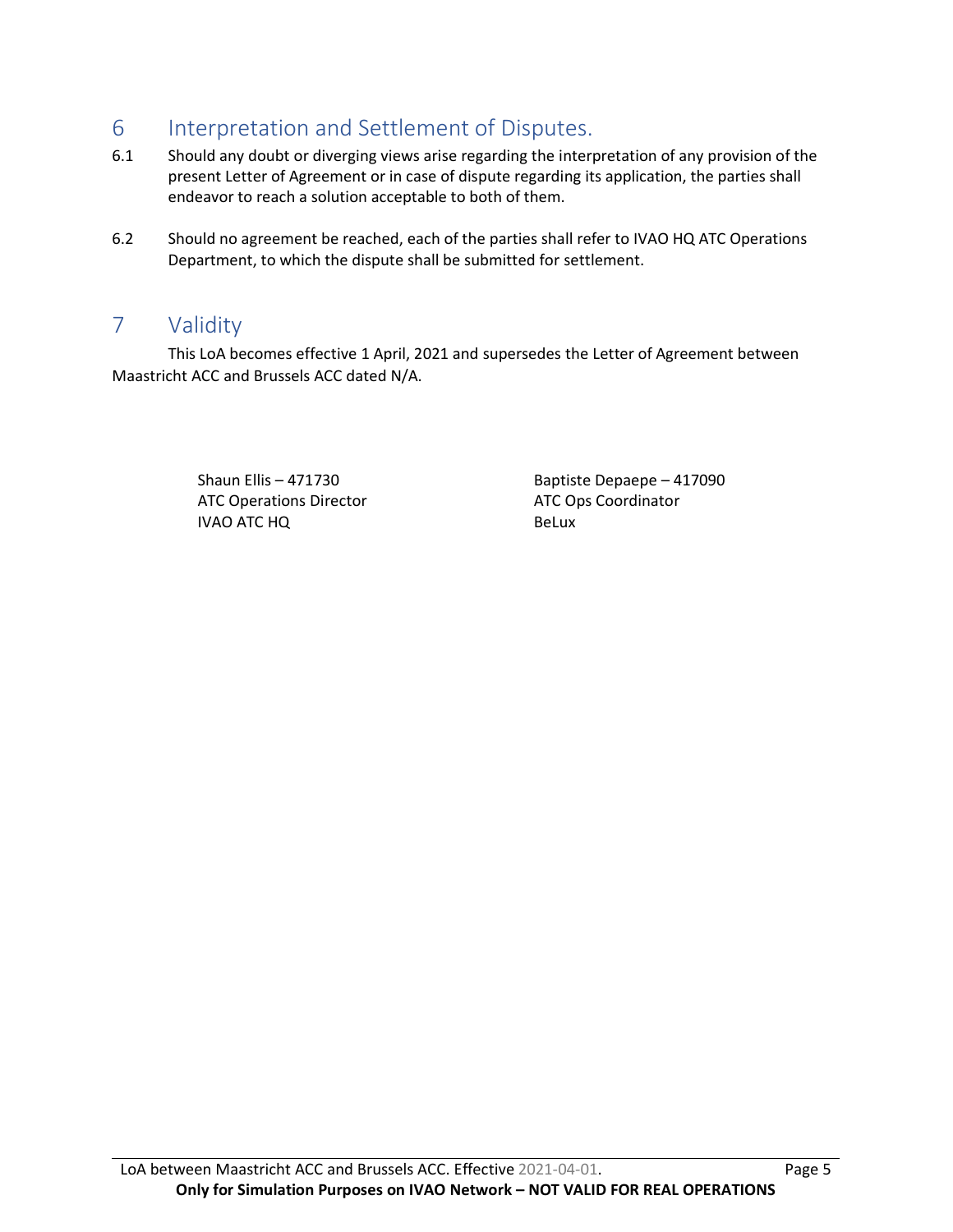# **Maastricht UAC Brussels ACC**

# Annex A.

# Definitions and Abbreviations

Effective: 2021-04-01 Revised: N/A

#### A.1 Definitions.

#### A.1.1 Area of Responsibility

An airspace of defined dimensions where a sole ATS unit has responsibility for providing air traffic services.

#### A.1.2 Area of Common Interest

A volume of airspace as agreed between two ATS units, extending into the adjacent/subjacent Areas of Responsibility, within which airspace structure and related activities may have an impact on air traffic coordination procedures.

#### A.1.3 Approval Request

Request from an ATS-unit to the ATS sector concerned for an approval of:

• an aircraft not yet airborne, whenever the flying time to the transfer of control point is less than the agreed minimum prenotification time, or

• an aircraft in flight intending to operate under conditions other than those described in mutually agreed procedures.

#### A.1.4 Division Level.

The flight level dividing two superimposed AoR for the provision of ATS.

#### A.1.5 General Air Traffic.

All flights which are conducted in accordance with the rules and procedures of ICAO and/or the national civil aviation regulations and legislation.

### A.1.6 Operational Air Traffic.

All flights which do not comply with the provisions stated for GAT and for which rules and procedures have been specified by appropriate national authorities.

### A.1.7 Reduced Vertical Separation Minimum.

A vertical separation minimum of 300 m (1 000 ft) which is applied between FL 290 and FL 410 inclusive, on the basis of regional air navigation agreements and in accordance with conditions specified therein.

#### A.1.7.1 RVSM Approved Aircraft

Aircraft that have received State approval for RVSM operations within the EUR RVSM airspace.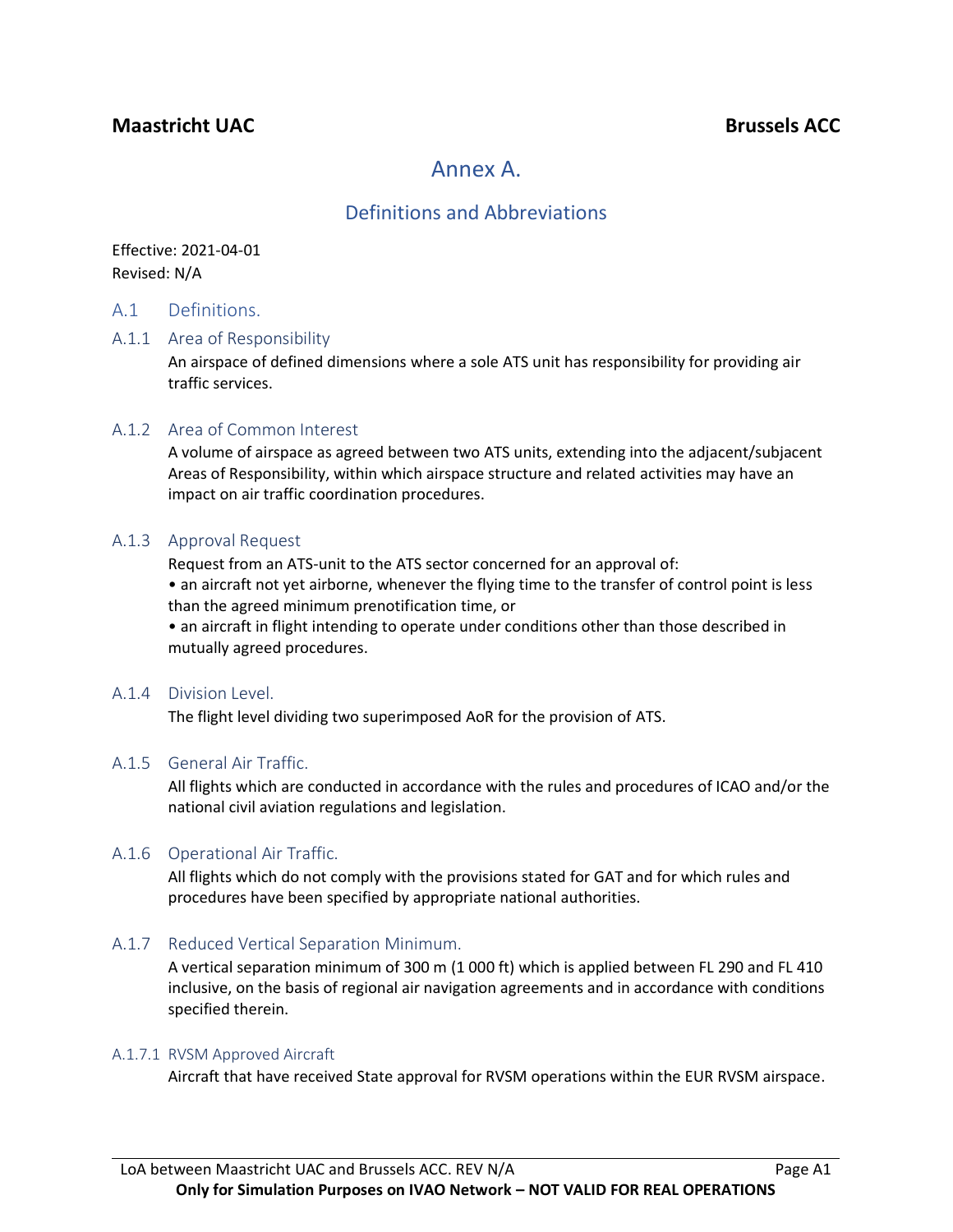#### A.1.8 Release

#### A.1.8.1 Release for Climb

An authorization for the accepting sector to climb (a) specific aircraft before the transfer of control.

Note: The transferring sector remains responsible within its Area of Responsibility for separation between the transferred aircraft and other aircraft unknown to the accepting unit, unless otherwise agreed.

#### A.1.8.2 Release for Descent

An authorization for the accepting sector to descend (a) specific aircraft before the transfer of control.

Note: The transferring sector remains responsible within its Area of Responsibility for separation between the transferred aircraft and other aircraft unknown to the accepting unit, unless otherwise agreed.

#### A.1.8.3 Release for Turn

An authorization for the accepting sector to turn (a) specific aircraft away from the current flight path by not more than 45° before the transfer of control

Note: The transferring sector remains responsible within its Area of Responsibility for separation between the transferred aircraft and other aircraft unknown to the accepting unit, unless otherwise agreed.

#### A.1.9 State Aircraft

For the purposes of EUR RVSM, only aircraft used in military, customs or police services shall qualify as State aircraft.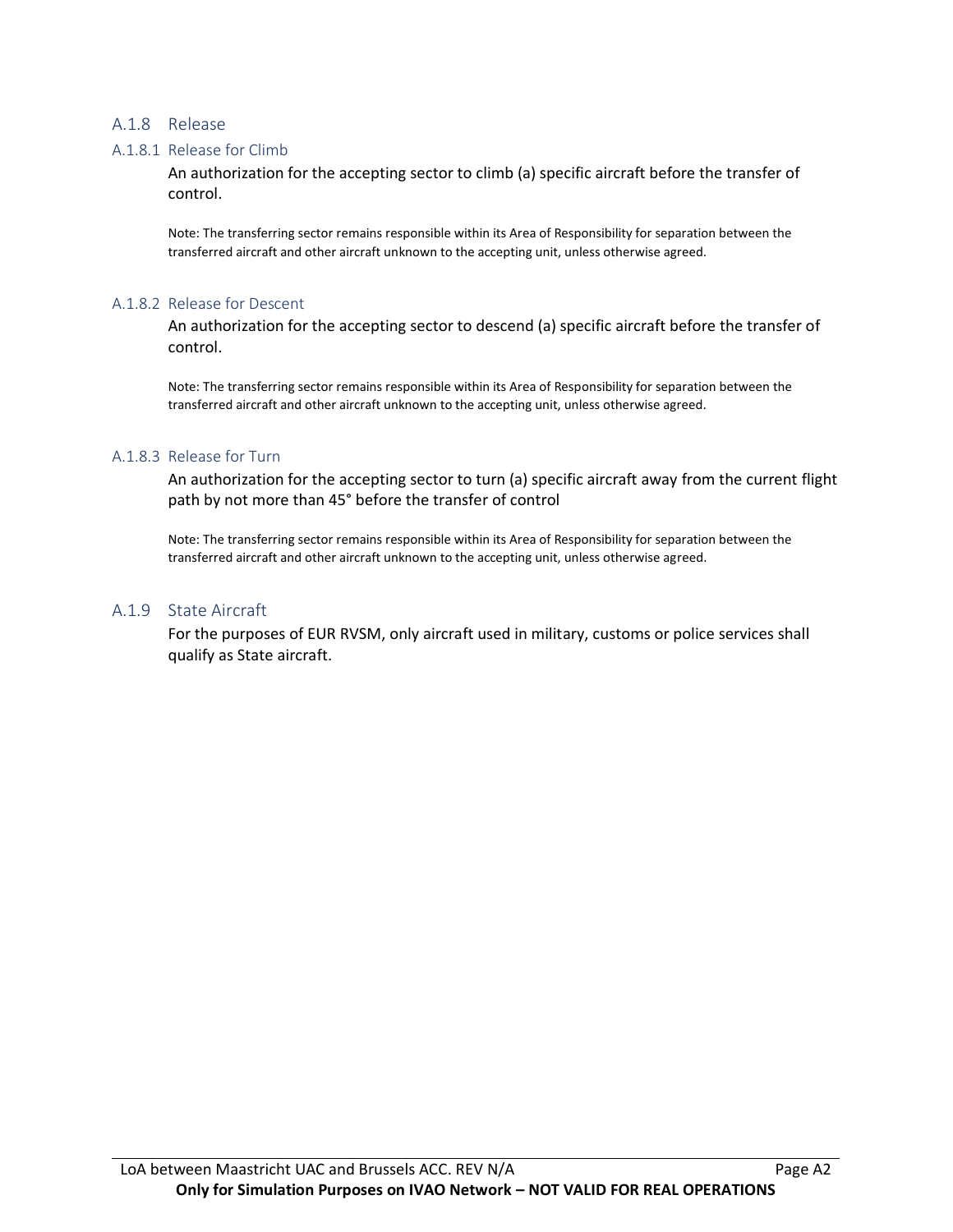# A.2 Abbreviations.

| <b>ACC</b>  | <b>Area Control Center</b>                   | <b>NM</b>         | <b>Nautical Mile</b>                      |
|-------------|----------------------------------------------|-------------------|-------------------------------------------|
| ACI*        | Area of Common Interest                      | <b>NM</b>         | <b>EUROCONTROL Network</b>                |
|             |                                              |                   | Management                                |
| <b>AIP</b>  | <b>Aeronautical Information Publication</b>  |                   |                                           |
| AoR*        | Area of Responsibility                       | OAT*              | <b>Operational Air Traffic</b>            |
| <b>APP</b>  | Approach Area / Approach ATS Unit            | OLDI <sup>*</sup> | On-line Data Interchange                  |
| <b>ATC</b>  | Air Traffic Control                          | <b>ORCAM</b>      | <b>Originating Region Code Assignment</b> |
|             |                                              |                   | Method                                    |
| <b>ATS</b>  | <b>Air Traffic Services</b>                  |                   |                                           |
| <b>ATZ</b>  | Air Traffic Zone                             | <b>RTF</b>        | Radio Telephony                           |
|             |                                              | <b>RVSM</b>       | <b>Reduced Vertical Separation</b>        |
|             |                                              |                   | Minimum                                   |
| <b>CBA</b>  | Cross-Border Area                            |                   |                                           |
| <b>CDR</b>  | <b>Conditional Route</b>                     | <b>SFC</b>        | Surface                                   |
| COP*        | <b>Coordination Point</b>                    | <b>SID</b>        | <b>Standard Instrument Departure</b>      |
| <b>CRC</b>  | <b>Control and Reporting Centre</b>          | <b>SSR</b>        | Secondary Surveillance Radar              |
| <b>CTA</b>  | Control Area                                 | <b>STAR</b>       | <b>Standard Instrument Arrival</b>        |
| <b>CTR</b>  | Control / Enroute ATS Unit                   |                   |                                           |
| <b>CTZ</b>  | Control Zone                                 | <b>TMA</b>        | <b>Terminal Maneuvering Area</b>          |
|             |                                              | <b>TRA</b>        | <b>Temporary Reserved Area</b>            |
| DFL*        | Division Flight Level                        | <b>TSA</b>        | <b>Temporary Segregated Area</b>          |
|             |                                              | <b>TWR</b>        | Aerodrome Control Tower                   |
| <b>ETO</b>  | <b>Estimated Time Over Significant Point</b> |                   |                                           |
| <b>EUR</b>  | European                                     | <b>UAC</b>        | <b>Upper Area Control Centre</b>          |
|             |                                              | <b>UHF</b>        | <b>Ultra High Frequency</b>               |
| <b>FIR</b>  | <b>Flight Information Region</b>             | <b>UIR</b>        | <b>Upper Flight Information Region</b>    |
| $FLA*$      | <b>Flight Level Allocation</b>               | <b>UNL</b>        | Unlimited                                 |
| <b>FIS</b>  | <b>Flight Information Services</b>           | <b>UTC</b>        | <b>Coordinated Universal Time</b>         |
| FL.         | Flight Level                                 |                   |                                           |
|             |                                              | <b>VCS</b>        | <b>Voice Communication System</b>         |
| GAT*        | <b>General Air Traffic</b>                   | <b>VFR</b>        | <b>Visual Flight Rules</b>                |
| <b>GND</b>  | Ground                                       | <b>VHF</b>        | Very High Frequency                       |
|             |                                              |                   |                                           |
| <b>ICAO</b> | International Civil Aviation Organization    |                   |                                           |
| <b>IFR</b>  | Instrument Flight Rules                      |                   |                                           |
|             |                                              |                   |                                           |
| <b>KHz</b>  | Kilohertz                                    |                   |                                           |
|             |                                              |                   |                                           |
| $LoA*$      | Letter of Agreement                          |                   |                                           |
|             |                                              |                   |                                           |
| <b>MHz</b>  | Megahertz                                    |                   |                                           |

Note: Abbreviations marked with an \* are non-ICAO abbreviations.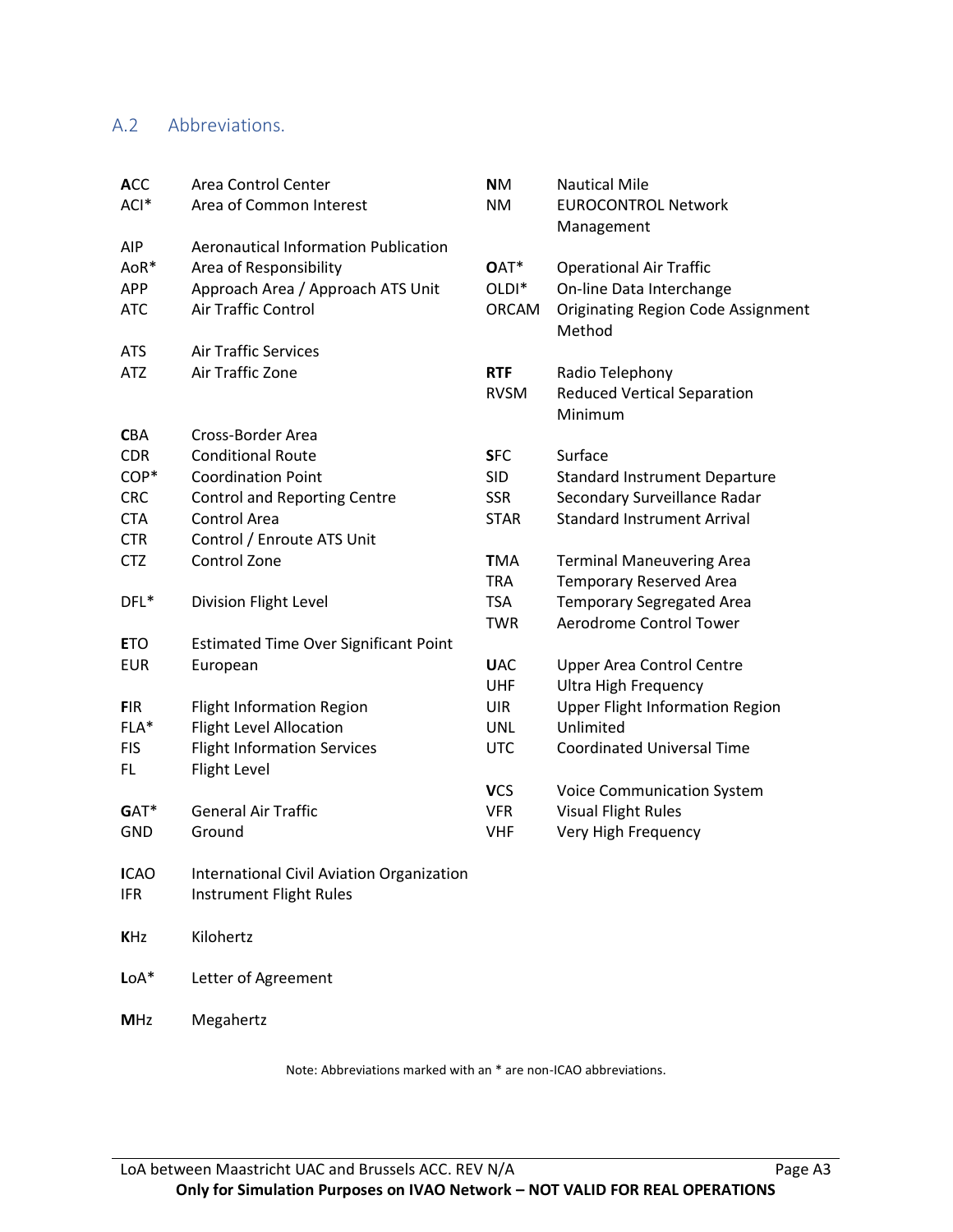# Annex B.

# Area of Common Interest

Effective: 2021-04-01 Revised: N/A

# B.1 Airspace Structure and Classification within the Area of Common Interest. The Airspace structure within the ACI is shown in Appendix of Annex B

## B.1.1 Brussels FIR/UIR

| Area                       | <b>Vertical Limits</b> | Airspace<br>Classification |
|----------------------------|------------------------|----------------------------|
| Brussels UTA <sup>1)</sup> | FL 195 - FL 245        |                            |
| Brussels UTA <sup>2)</sup> | FL 245 $-$ FL 660      |                            |

1) ATS provided by Brussels ACC

2) ATS provided by Maastricht UAC

B.2 Sectorisation within the Area of Common Interest The Sectorisation within the ACI is shown in Appendix 1 of Annex B

# B.3 Special Areas within the Area of Common Interest

B.3.1 Areas for Cross/Border Provision of ATS defined with other ATS Units within the ACI.

### B.3.1.1 SASKI A Area – See Appendix 2 of Annex B

The provision of Air Traffic Services in that portion of the Amsterdam FIR, south of a parallel line 5 NM north of the ATS route L179/L608 is delegated to Brussels ACC.

Vertical limits: FL55 – FL245

Airspace Classification: C above FL195 A below FL195

# B.3.1.2 Maastricht Area – See Appendix 2 of Annex B

Within the Amsterdam FIR the responsibility for the provision of ATS in accordance with the airspace classification has been delegated to Brussels ACC within the following area:

Lateral Limits: The part of the Amsterdam FIR linking the co-ordinates: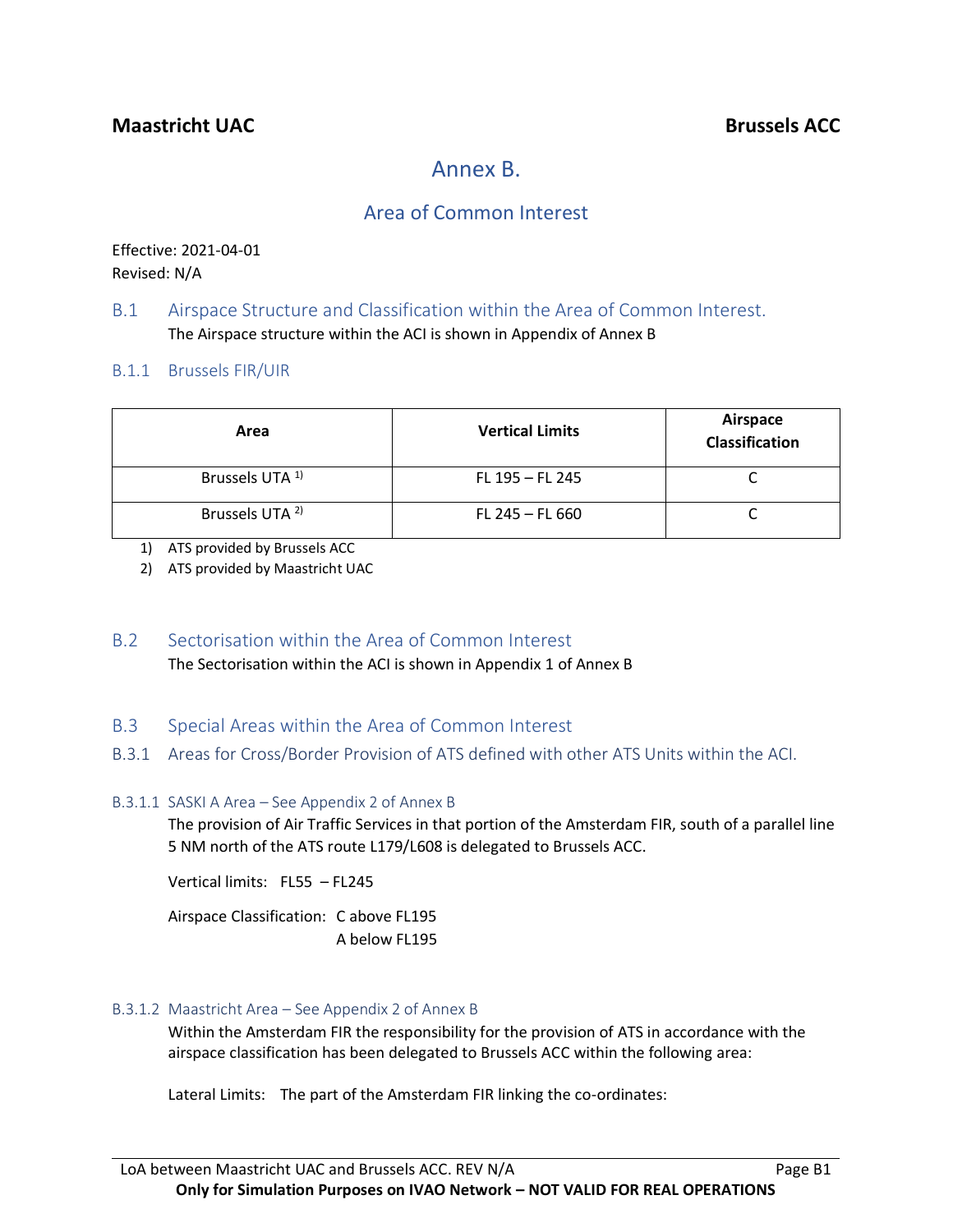N511521 E0053324 – N511446 E0060454 – along the Dutch-German border to N504516 E006011440 – along the Dutch-Belgian border to N511521 E0053324

Vertical limits: FL095 – FL245

Airspace Classification: C

#### B.3.1.3 BITBU Area – See Appendix 2 of Annex B

Maastricht UAC is responsible for the provision of Air Traffic Services to GAT within the following part of the Rhein UIR:

Lateral Limits: N494833 E0063010 – N495604 E0063632 – N501628 E0063903 – N502541 E0063751 then along the Hannover/Rhein UIR boundary till N502000 E0062430 then along the boundary line of the Brussels / Rhein UIR to N494833 E0063010.

Vertical limits: FL245 – UNL

Airspace Classification: C

#### B.3.1.4 NORVENICH Area – See Appendix 2 of Annex B

Maastricht UAC is responsible for the provision of Air Traffic Services within the following part of the Hannover UIR:

Lateral Limits: N510403 E0055739 – N505008 E0065857 – N503550 E0070802 and along the Hannover UIR/Rhein UIR boundary, the Belgian/German and Dutch/German boundary to N510403 E0055739.

Vertical limits: FL245 – UNL

Airspace Classification: C

#### B.3.1.5 PINOT - SORAL Area – See Appendix 2 of Annex B

The provision of Air Traffic Services is delegated from Reims UAC to Maastricht UAC within the following area

Lateral Limits: North of line defined by N484903 E0061636 – N491350 E0094109

Vertical limits: FL245 – UNL

Airspace Classification: C

#### B.3.2 Other Areas

Within the BULAM area, the use FL250 is permanently attributed to Brussels ACC. Maastricht UAC shall not assign FL250 in this area without prior co-ordination with Brussels ACC.

BULAM area - see Appendix 7.

Lateral limits: Straight lines joining the following positions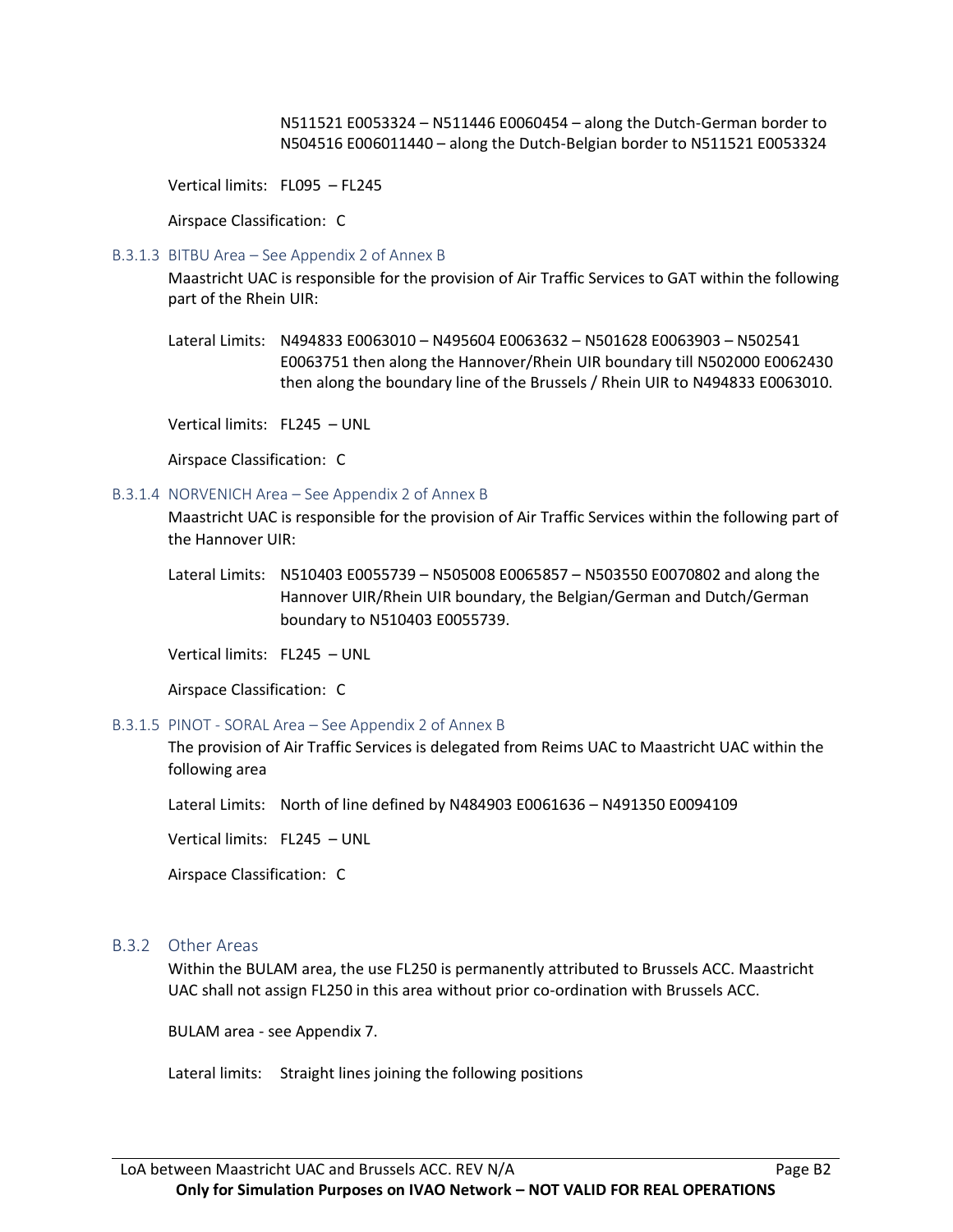- 1. N512402 E0020000
- 2. N513000 E0020000
- 3. N512720 E0023000
- 4. N513813 E0023000
- 5. N512537 E0032423
- 6. N511334 E0032423
- 7. N512402 E0020000

Vertical limits: FL245 to FL255

Airspace classification: C

- B.4 Non-published Coordination Points within the Area of Common Interest.
	- QPITE N503517 E0044502 QROUS N501730 E0050010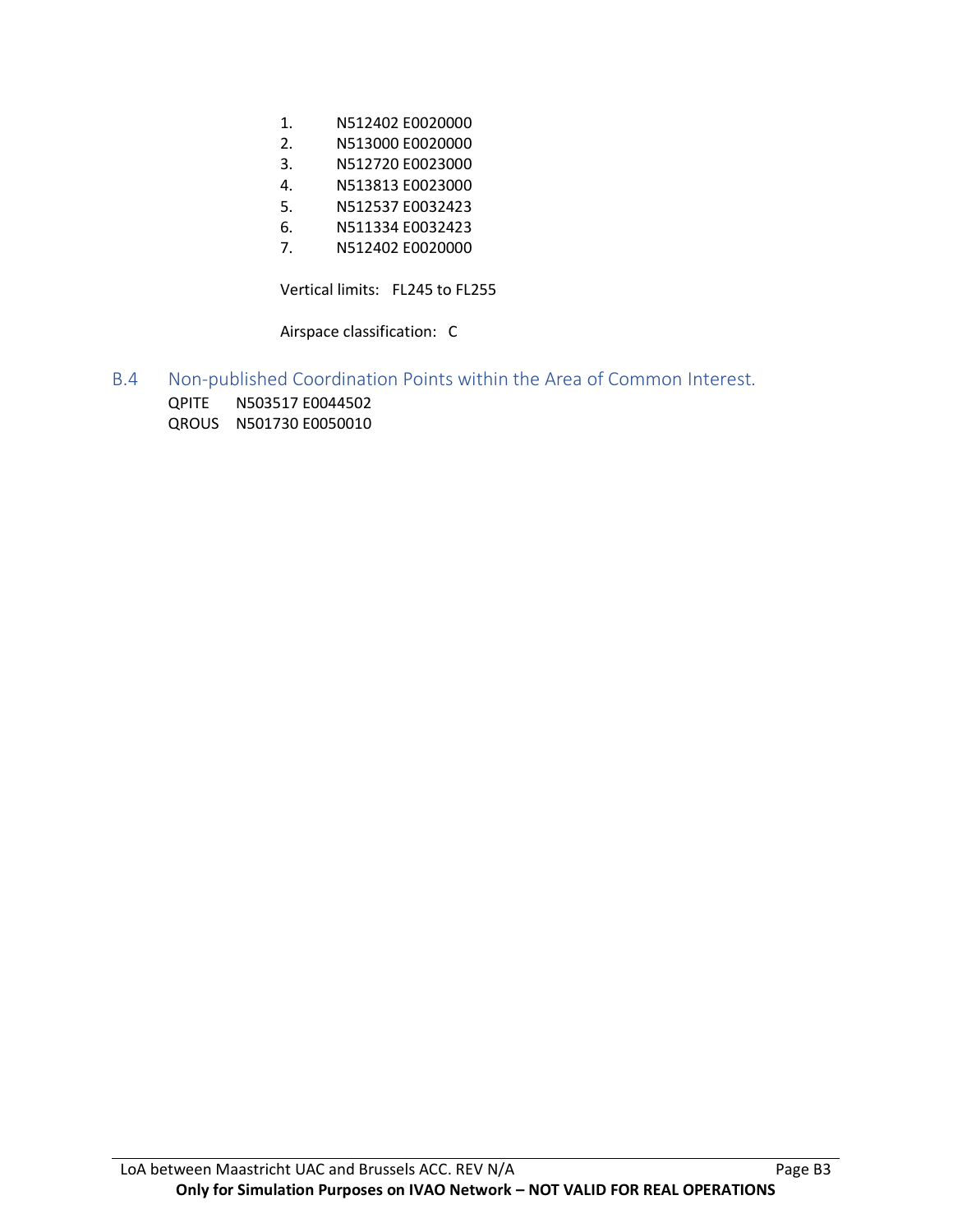# Appendix 1 of Annex B.

# **Maastricht UAC Sectorization**

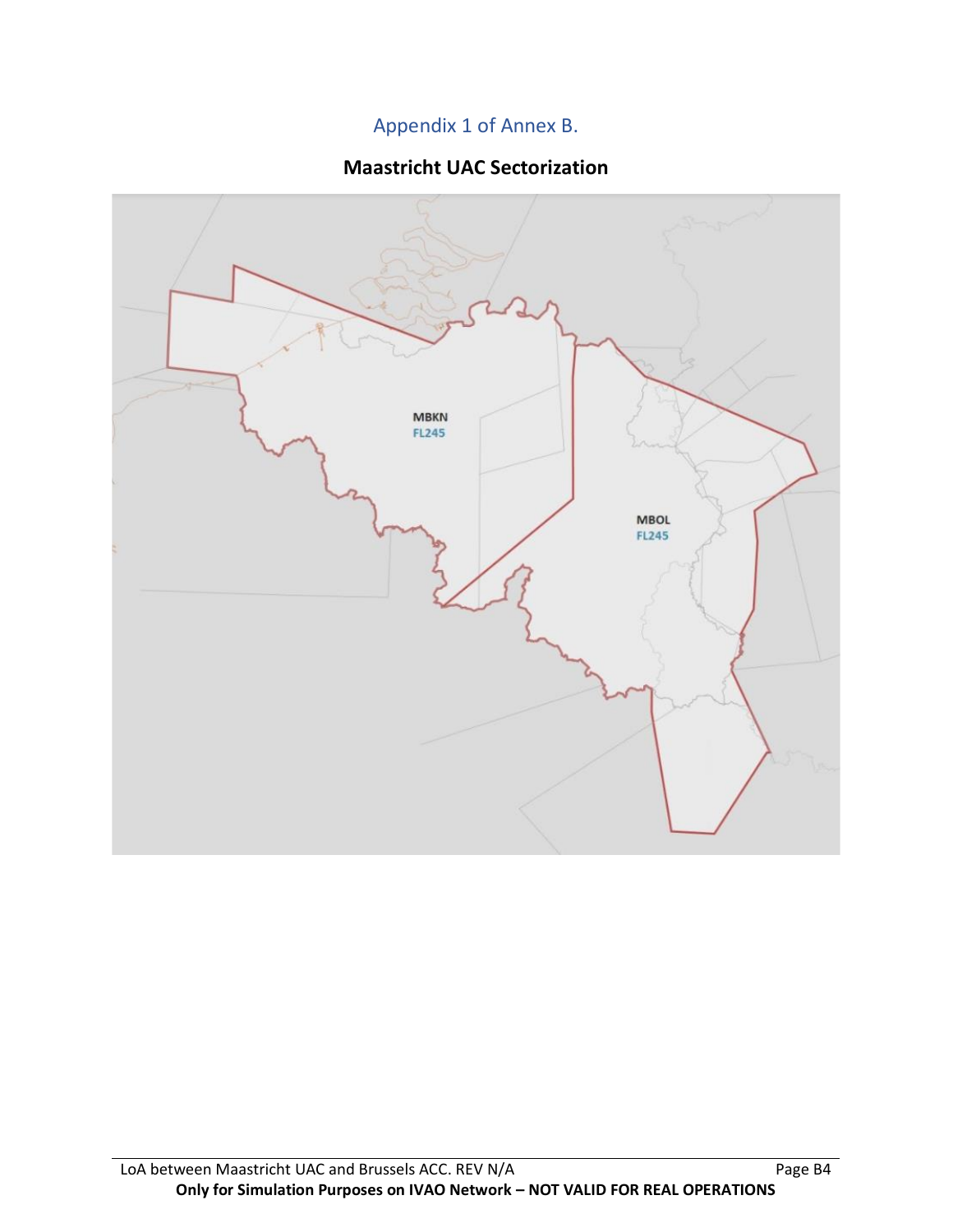**Brussels ACC Sectorization**

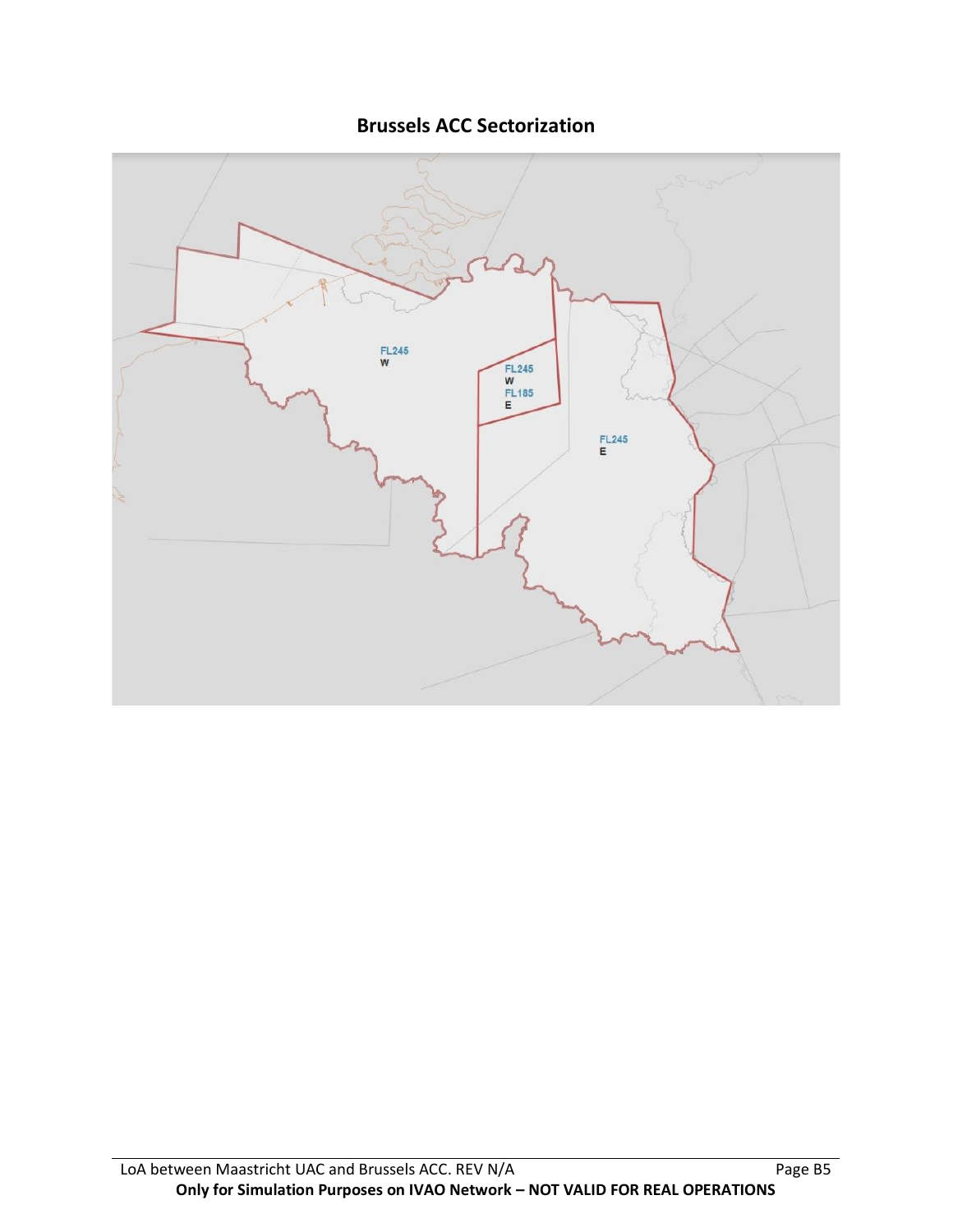# Appendix 2 of Annex B.

# SASKI A AREA



MAASTRICHT AREA

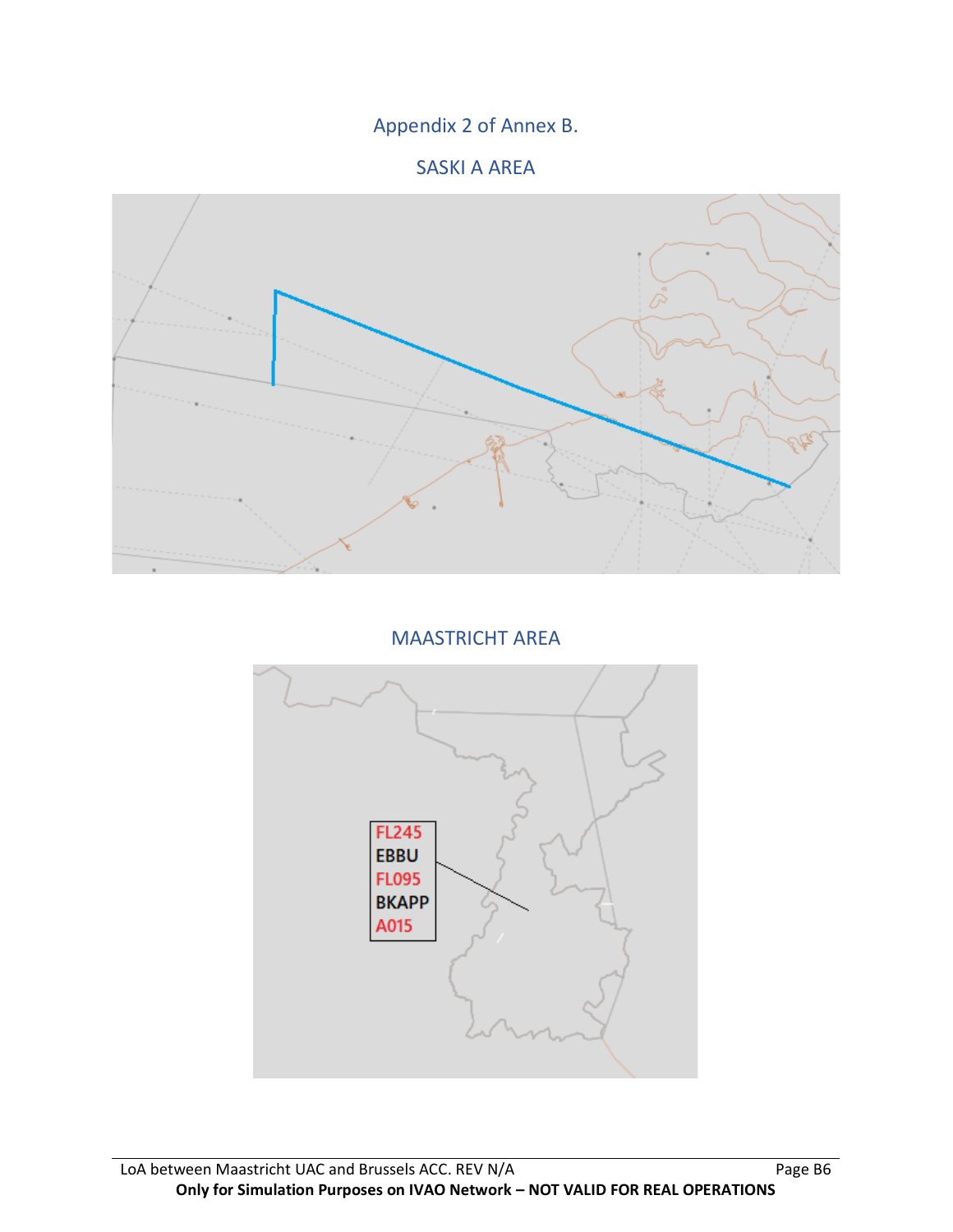BITBU - NORVENICH AREA

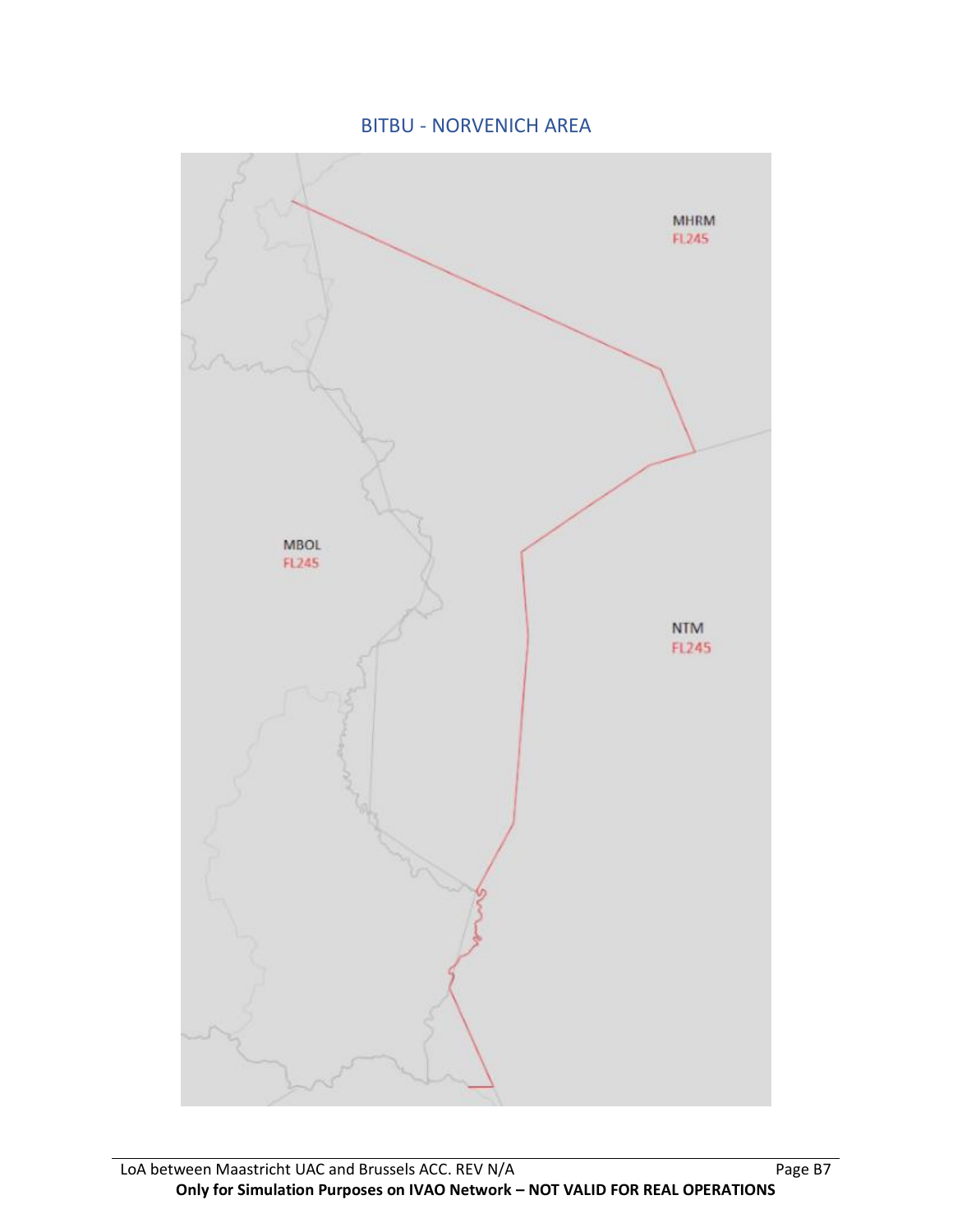# BULAM AREA



PINOT - SORAL AREA

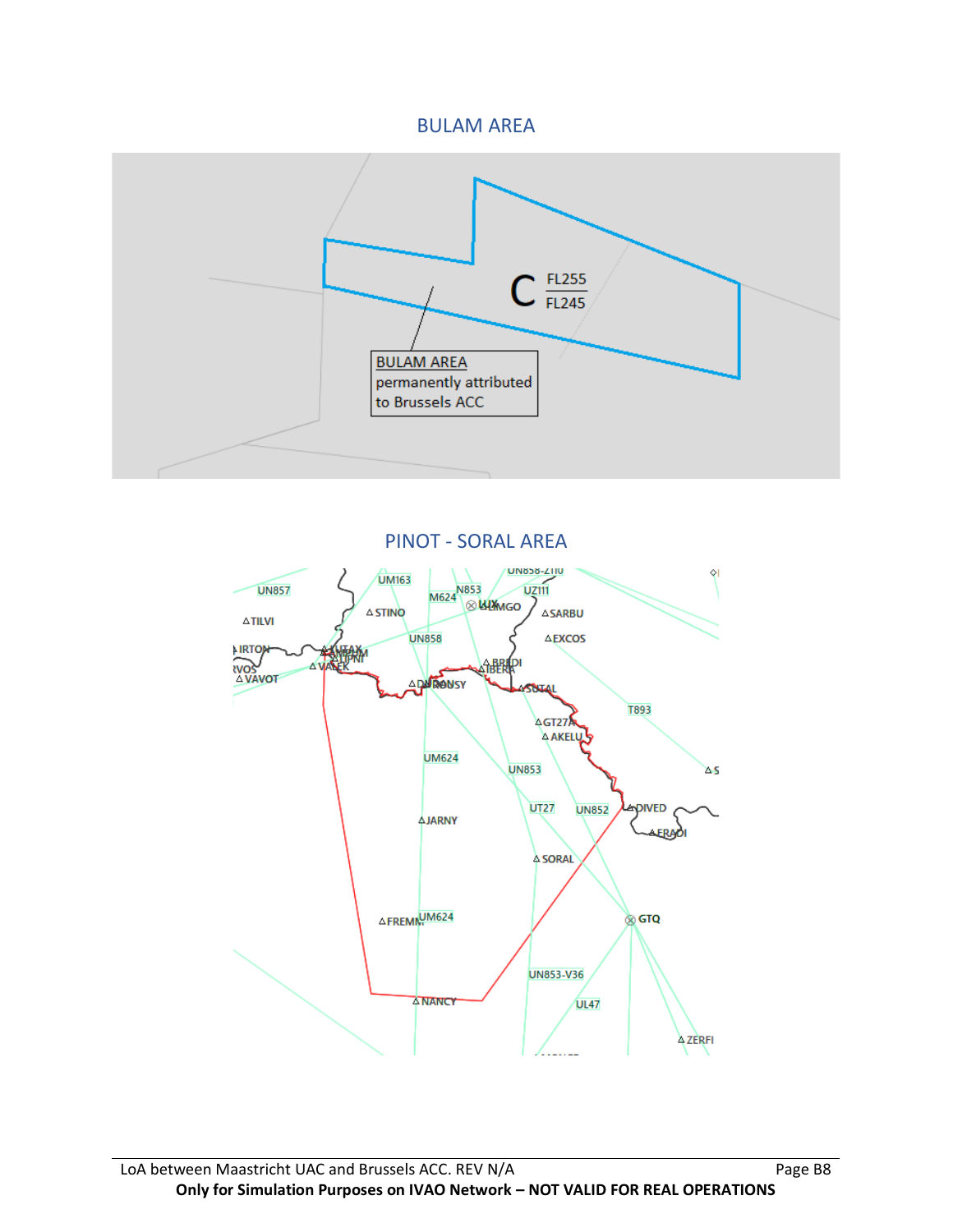# **Maastricht UAC Brussels ACC**

# Annex C.

# Exchange of Flight Data

# Effective: 2021-04-01 Revised: N/A

C.1 General

## C.1.1 Basic Flight Plans

Basic Flight plan data should normally be available at both ATS Units.

### C.1.2 Current Flight Plan Data

Messages, including current flight plan data, shall be forwarded by the transferring ATS unit to the accepting ATS unit either by automatic data exchange or by private text to the appropriate sector/position.

#### C.1.3 Revisions

Any significant revisions to the flight data are to be transmitted to the accepting ATS Unit.

Changes to the coordinated levels within 5 minutes of the ETO for the transfer of control point are subject to an Approval Request.

### C.2 Means of Communications and their Use

### C.2.1 Verbal Coordination

Not applicable due to current software limitations.

### C.2.2 Written Communication

When required, communication can be performed by private text between the relevant sectors or using semi-automatic systems depending on software capability.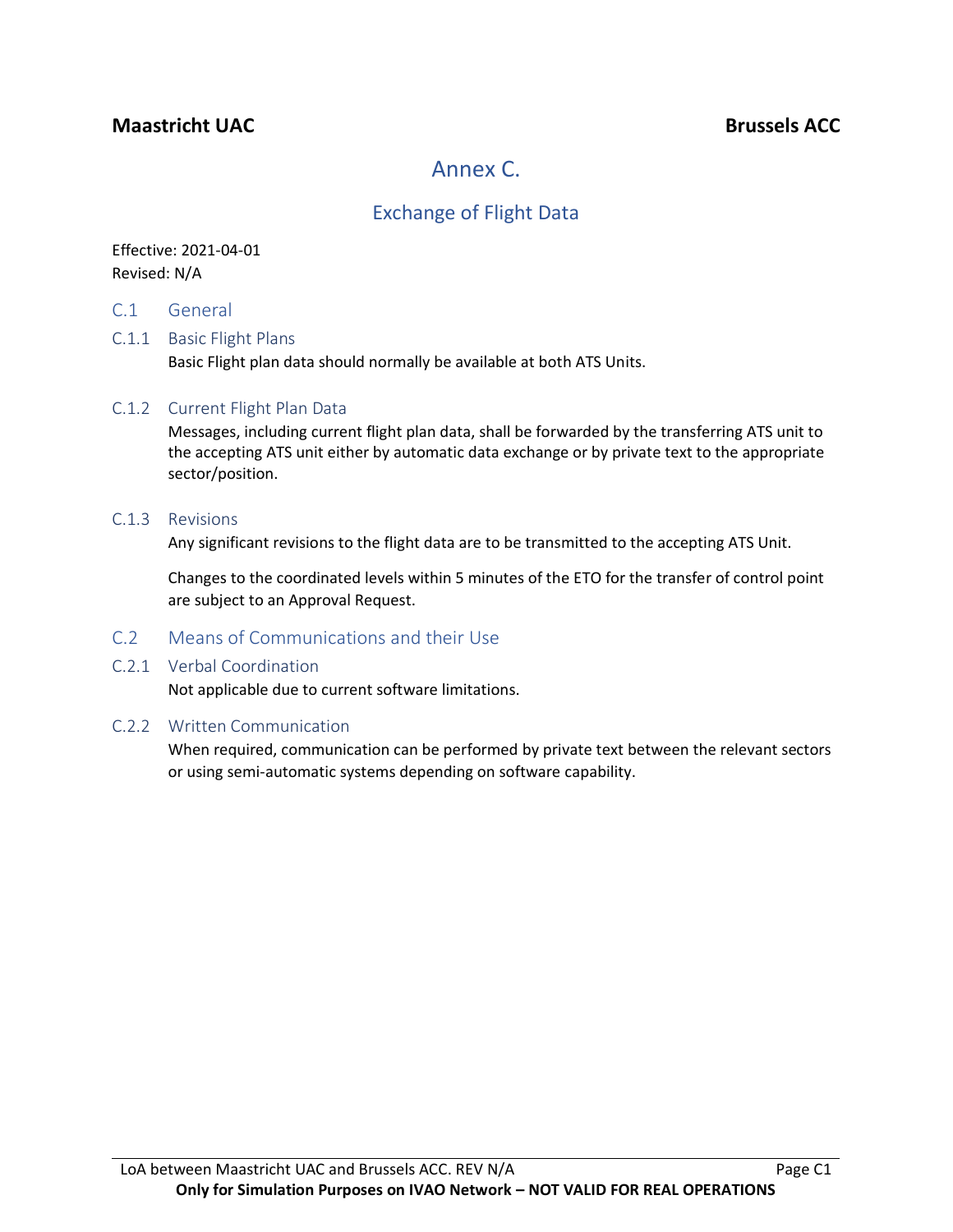# Annex D.

# Procedures for Coordination

Effective: 2021-04-01 Revised: N/A

- D.1 General Conditions for Acceptance of Flights
- D.1.1 Coordination of flights shall take place by reference to the COP for the relevant route and in accordance with the appropriate flight levels specified for the relevant route (see para D.2 and D.3).
- D.1.2 Flights shall be considered to be maintaining the coordinated level at the transfer of control point unless climb or descent conditions have been clearly stated by use of written coordination, except if otherwise described in paragraphs D.2 or D.3.
- D.1.3 If the accepting ATS Unit cannot accept a flight offered in accordance with the conditions specified above it shall clearly indicate its inability and specify the conditions under which the flight will be accepted.
- D.1.4 For any proposed deviation from the conditions specified in this Annex (e.g. COP, route or level) the transferring Unit shall initiate an Approval Request.
- D.1.5 The accepting ATS Unit shall not notify the transferring ATS Unit that it has established groundair communications with the transferred aircraft unless specifically requested to do so. The accepting Unit shall notify the transferring Unit in the event that communication with the aircraft is not established as expected.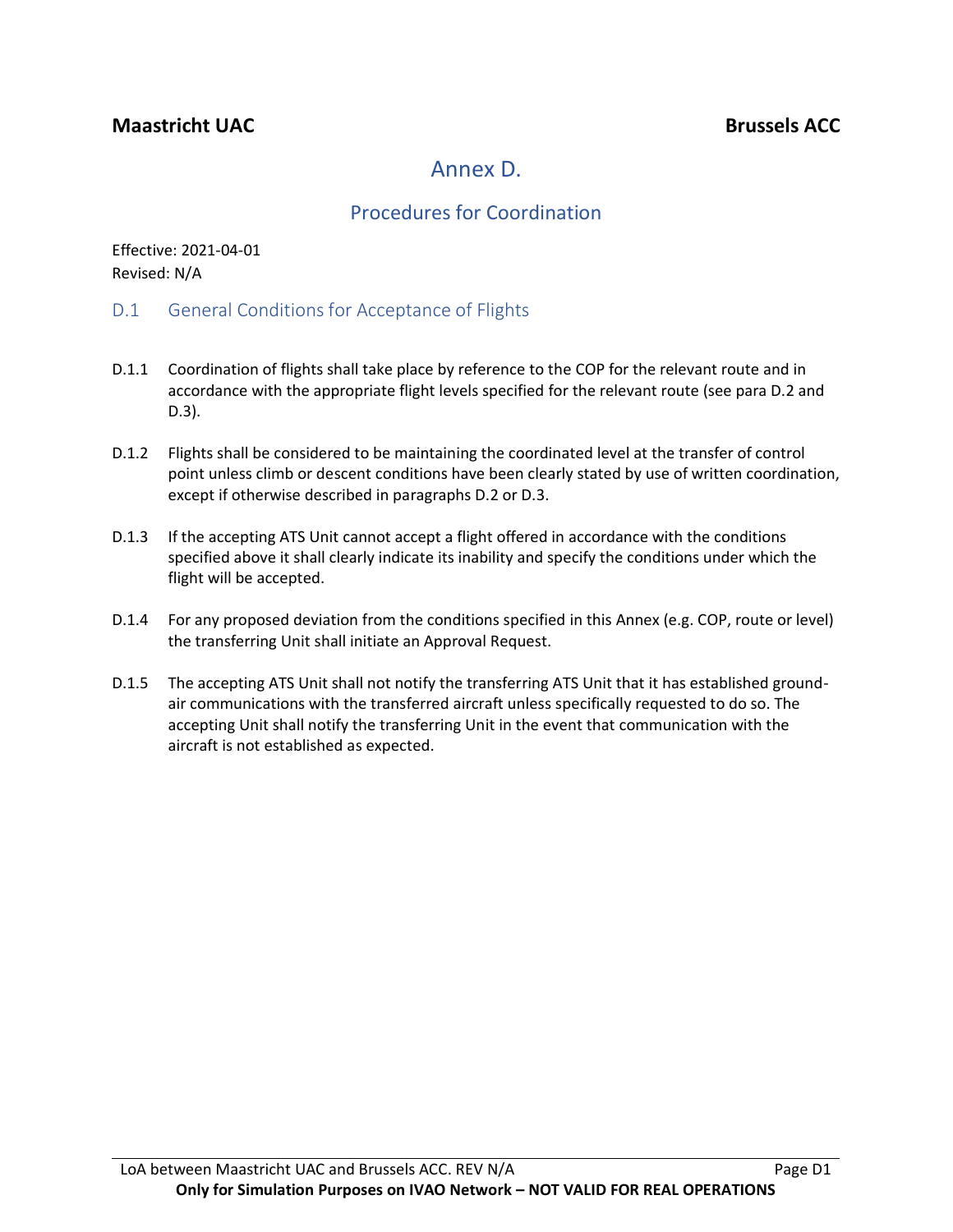# D.2 ATS Routes, Coordination Points and Flight Level Allocation

Available (ATS) routes, COPs to be used and flight allocation to be applied, unless otherwise described in paragraph D.3, are described in the tables below.

# D.2.1 Flights from Maastricht UAC to Brussels ACC

| <b>Destination</b>        | <b>Routing</b>                                    | <b>COP</b>   | <b>Cross allocated</b><br><b>FL</b> prior | <b>Receiving</b><br><b>Sector</b> | <b>FLA</b> | <b>Special</b><br><b>Conditions</b> |
|---------------------------|---------------------------------------------------|--------------|-------------------------------------------|-----------------------------------|------------|-------------------------------------|
|                           | DIK-BATTY                                         | <b>BATTY</b> | 20 NM south-<br>east BATTY                |                                   | FL250      |                                     |
|                           | <b>ROUSY-BATTY</b>                                | <b>BATTY</b> | 20 NM south-<br>east BATTY                |                                   | FL250      | See note 5                          |
| EBBR/EBMB,<br>EBCI, EBAW, | LIPNI - FLO                                       | <b>LIPNI</b> | Abeam SOPOK                               |                                   | FL250      | Only DEST<br>EBBR/MB<br>See note 4  |
| <b>EBCV</b>               | <b>LIRSU-BATTY</b>                                | <b>BATTY</b> | 10 NM prior<br><b>BATTY</b>               |                                   | FL250      | Only DEST<br>EBBR/MB<br>See note 6  |
|                           | <b>LAMLA - BATTY</b>                              | <b>BATTY</b> | 10 NM prior<br><b>BATTY</b>               |                                   | FL250      | Only DEST<br>EBBR/MB<br>See note 6  |
|                           | ADKUV/NVO -<br><b>SOGRI</b>                       | <b>SOGRI</b> | <b>SOGRI</b>                              |                                   | R/R        |                                     |
| <b>EBOS</b>               | IBERA/ROUSY-<br><b>REMBA</b>                      | <b>REMBA</b> | <b>REMBA</b>                              |                                   | R/R        |                                     |
|                           | KOK/TOLEN/TULIP<br>/LARAS/GISEB-<br>REMBA-SPI     | <b>REMBA</b> | <b>REMBA</b>                              |                                   | FL250      | See note 2                          |
| ELLX, LFSF,<br>EDDR, EDRZ | KOK/TOLEN/TULIP<br>/LARAS/GISEB-<br>REMBA - RITAX | <b>REMBA</b> | <b>REMBA</b>                              |                                   | R/R        |                                     |
|                           | <b>KOK - KOMOB</b>                                | <b>KOMOB</b> | Abeam REMBA                               |                                   | R/R        |                                     |
|                           | <b>VELED - LNO</b>                                | <b>LNO</b>   | <b>LNO</b>                                |                                   | R/R        |                                     |
| EDFH, EDRK                | KOK/TOLEN/TULIP<br>/LARAS/GISEB-<br><b>REMBA</b>  | REMBA        | <b>REMBA</b>                              |                                   | FL250      | See note 2                          |
| EBZW, EHBD,<br>EHGR, EHVK | <b>IBERA/ROUSY - DIK</b>                          | <b>DIK</b>   | <b>DIK</b>                                |                                   | R/R        |                                     |
| <b>EHEH</b>               | <b>ADUTO - FERDI</b>                              | <b>FERDI</b> | 5 NM North of<br><b>UL607</b>             |                                   | FL250      |                                     |
|                           | <b>IBERA/ROUSY - DIK</b>                          | <b>DIK</b>   | <b>DIK</b>                                |                                   | R/R        |                                     |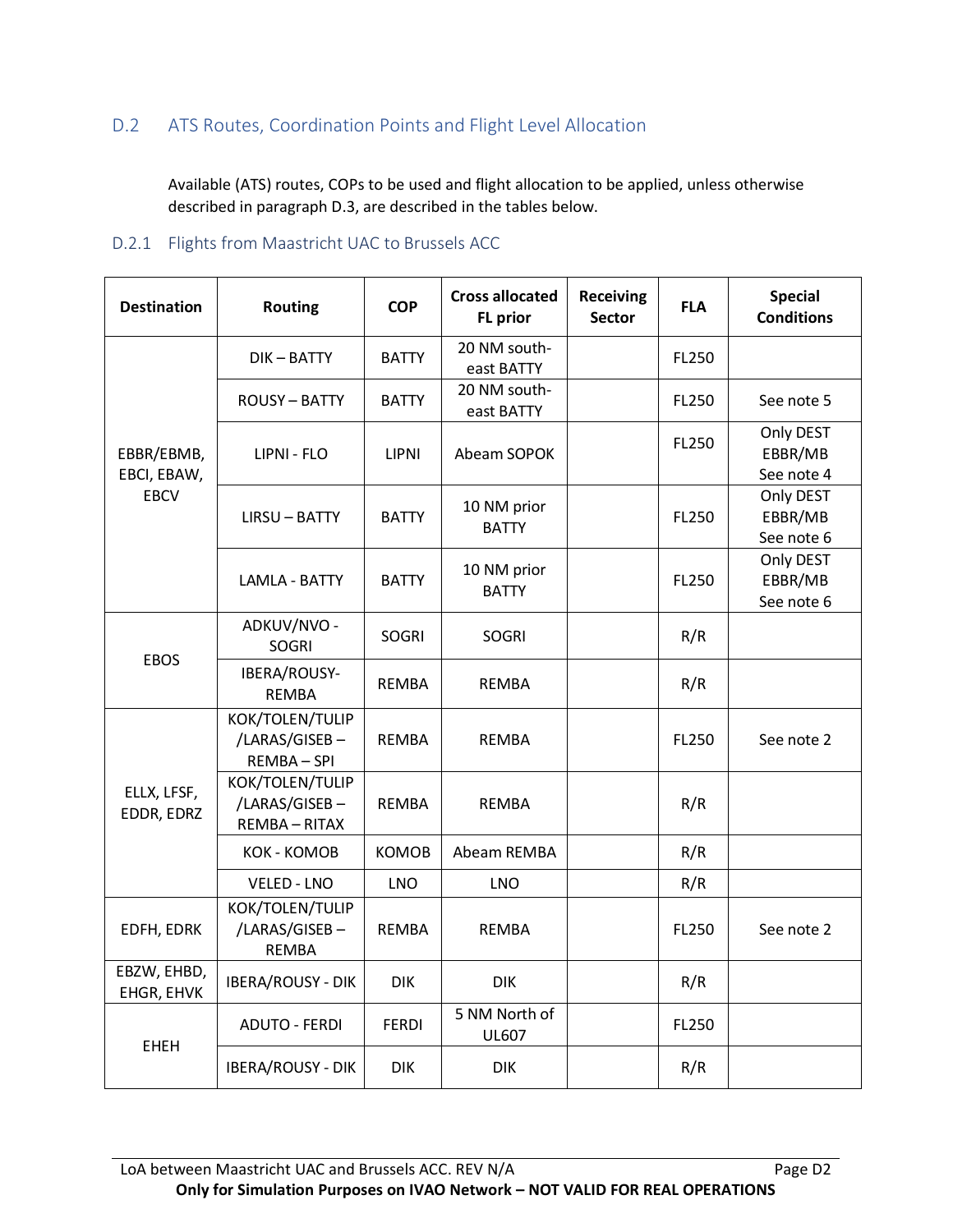| LFST/JL/GA/<br>SG/SN/SO                          | KOK/TOLEN/TULIP<br>/LARAS - RITAX -<br><b>DIK</b> | <b>DIK</b>   | AXIS OF LNO -<br><b>RASCA</b> | R/R   |            |
|--------------------------------------------------|---------------------------------------------------|--------------|-------------------------------|-------|------------|
| EDJA/SB/TD/<br>TF/TL/EDDS,<br><b>LSZR</b>        | LARAS/VELED/NV<br>$O - GESLO - DIK$               | <b>DIK</b>   | <b>GESLO</b>                  | R/R   |            |
| LFST/JL/GA/<br>SG/SN/SO,<br>LSZR,<br>EDJA/TD/TF/ | $KOK - DIK$                                       | <b>DIK</b>   | AXIS OF LNO -<br><b>RASCA</b> | R/R   |            |
| <b>TL</b>                                        |                                                   |              |                               |       |            |
| EDDK, EDGS,<br>EDKB, EDKL,                       | KOK-REMBA                                         | <b>REMBA</b> | REMBA                         | FL250 | See note 2 |
| EDLM, EDLE                                       | IBERA/ROUSY-<br><b>DIK</b>                        | <b>DIK</b>   | <b>DIK</b>                    | R/R   |            |
| EDDK, EDGS,<br>EDKB, EDKL                        | <b>ARDEN-KOMOB</b>                                | <b>KOMOB</b> | <b>KOMOB</b>                  | R/R   | See note 1 |
| EDLV, EDLN                                       | KOK-REMBA                                         | REMBA        | REMBA                         | FL250 | See note 2 |
|                                                  | <b>BELOB-DENUT</b>                                | <b>DENUT</b> | 5 NM North of<br><b>UL607</b> | FL250 | See note 3 |
| <b>EHAM</b>                                      | ADUTO - FERDI -<br><b>DENUT</b>                   | <b>DENUT</b> | 5 NM North of<br><b>UL607</b> | FL250 |            |
|                                                  | ROUSY/IBERA/LIRS<br>U/ADKUB-BUB                   | <b>BUB</b>   | <b>BUB</b>                    | FL250 |            |
| EHRD, EHLE                                       | <b>ADUTO - FERDI</b>                              | <b>FERDI</b> | 5 NM North of<br><b>UL607</b> | FL250 |            |
|                                                  | REMBA/SOGRI-<br><b>BUB</b>                        | <b>BUB</b>   | <b>BUB</b>                    | FL250 |            |
| LFOI, LFOH,<br>LFRG, LFOB,                       | IBERA/ROUSY-<br><b>REMBA</b>                      | REMBA        | REMBA                         | R/R   |            |
| LFOP, LFOE,<br>LFOK, LFRC,                       | ADKUV/NVO-<br><b>SOGRI</b>                        | <b>SOGRI</b> | <b>SOGRI</b>                  | R/R   |            |
| <b>LFRK</b>                                      | $NIK - CIV$                                       | <b>CIV</b>   | <b>UL607</b>                  | R/R   |            |
| EGMD, LFQT,<br>LFQQ, LFQO,                       | IBERA/ROUSY-<br><b>REMBA</b>                      | <b>REMBA</b> | <b>REMBA</b>                  | R/R   |            |
| LFAV, LFAC,<br>LFAT, LFAQ,<br>LFAY               | ADKUV/NVO-<br>SOGRI                               | SOGRI        | <b>SOGRI</b>                  | R/R   |            |

Notes:

1) When weekend routings are available.

2) Brussels ACC shall ensure separation with EBBR TMA arrivals at FL250 on route segment DIK BATTY.

3) Within the Brussels UIR, Brussels ACC may consider traffic on UY873 to be released to FL200.

4) Only available between 23:00 – 05:00 UTC wintertime.

5) Maastricht UAC shall ensure separation with EBBR/EBMB outbounds on ROUSY departures.

6) Night procedure available between 00:00 and 05:00 UTC wintertime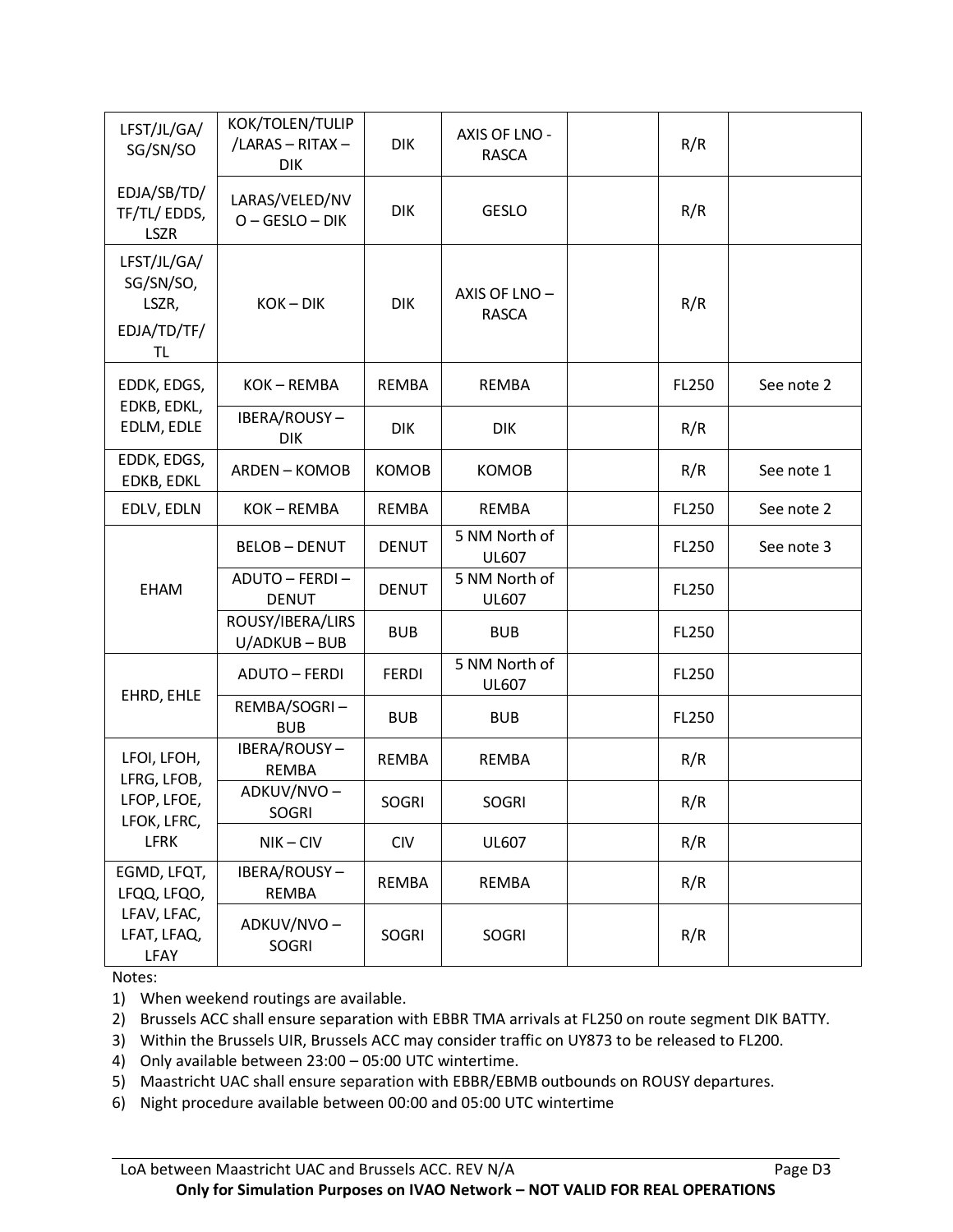# D.2.2 Flights from Brussels ACC to Maastricht UAC

| Origin                                    | <b>Routing</b>                                | <b>COP</b>   | <b>Cross allocated</b><br><b>FL</b> prior | <b>Receiving</b><br><b>Sector</b> | <b>FLA</b> | <b>Special</b><br><b>Conditions</b>  |
|-------------------------------------------|-----------------------------------------------|--------------|-------------------------------------------|-----------------------------------|------------|--------------------------------------|
|                                           | SOPOK - ETENO                                 | <b>BULUX</b> | FIR/UIR boundary                          | <b>LNO</b>                        | FL240      | See note 2 & 5                       |
|                                           | REMBA - (BULUX) -<br><b>RITAX - ROUSY</b>     | REMBA        | abeam DIK                                 | LUX                               | FL240      | See note 1                           |
| EBBR/EBMB                                 | ROUSY night SID                               | <b>ROUSY</b> |                                           |                                   |            |                                      |
|                                           | REMBA - (BULUX) -<br>RITAX - DIK - PITES      | REMBA        | <b>DIK</b>                                | LUX                               | FL240      | See note 1, 7                        |
|                                           | PITES night SID                               | <b>QPITE</b> |                                           |                                   |            |                                      |
|                                           | SOPOK - ETENO                                 | <b>BULUX</b> | FIR/UIR boundary                          | <b>LNO</b>                        | FL240      | See note 2 & 5                       |
| EBCI/CV                                   | REMBA - (BULUX) -<br>$RITAX -$<br>ROUSY/PITES | <b>REMBA</b> | abeam DIK                                 | <b>LUX</b>                        | FL240      | See note 1                           |
| <b>EBCI</b>                               | $CIV - COA - UL745$<br>CIV-FERDI-HELEN        | <b>FERDI</b> | 5 NM south UL610                          | <b>KOK</b>                        | R/R        | see note 8                           |
| EBAW                                      | REMBA-SPI-<br>MATUG/LIRSU                     | <b>REMBA</b> | <b>SPI</b>                                | <b>LNO</b>                        | FL240      | See note 6                           |
|                                           | REMBA-RITAX                                   | <b>REMBA</b> | abeam DIK                                 | <b>LUX</b>                        | FL240      | See note 1                           |
| EBBL                                      |                                               | <b>LNO</b>   |                                           | <b>LNO</b>                        | R/R        |                                      |
|                                           | $LNO - SOPOK -$<br><b>ETENO</b>               | <b>LNO</b>   | FIR/UIR boundary                          | <b>LNO</b>                        | FL240      | See note 1 & 5                       |
| <b>EHEH</b>                               | $LNO - SOPOK -$<br><b>RITAX</b>               | <b>LNO</b>   | abeam DIK                                 | <b>LNO</b>                        | R/R        |                                      |
|                                           | LNO - RASCA                                   | <b>LNO</b>   |                                           | <b>LNO</b>                        | R/R        |                                      |
|                                           | NAVAK - LNO -<br>SOPOK                        | <b>LNO</b>   | 15 NM South LNO                           | <b>LNO</b>                        | FL240      |                                      |
|                                           | NAVAK – SOGRI                                 | <b>SOGRI</b> | SOGRI                                     | <b>LNO</b>                        | FL240      |                                      |
|                                           | NAVAK – NIK                                   | <b>NAVAK</b> | abeam SOGRI                               | <b>LNO</b>                        | FL240      | Only DEP EDDK                        |
| Langen FIR<br>Except EDDF,                | NAVAK-LNO-<br>RASCA                           | <b>NAVAK</b> | 15 NM South<br>West LNO                   | <b>LNO</b>                        | FL240      |                                      |
| EDFE, EDFM,<br>EDDS, EDFH,<br><b>EDRZ</b> | $MODRU-MAS -$<br>SOGRI                        | SOGRI        | SOGRI                                     | LNO                               | FL240      | Only DEP EDDL,<br>EDLV               |
|                                           | NETEX - RASCA                                 | NETEX        | Y868                                      | LNO                               | FL240      | Only DEP EDDL,<br>EDLV<br>See note 1 |
|                                           | NETEX - DIBIR - NIK                           | <b>NETEX</b> | 5NM West of<br>N852                       | <b>LNO</b>                        | R/R        | See note 9                           |
|                                           | NVO - SOPOK                                   | SOPOK        | SOPOK                                     | LNO                               | FL240      | Only DEP EDDK                        |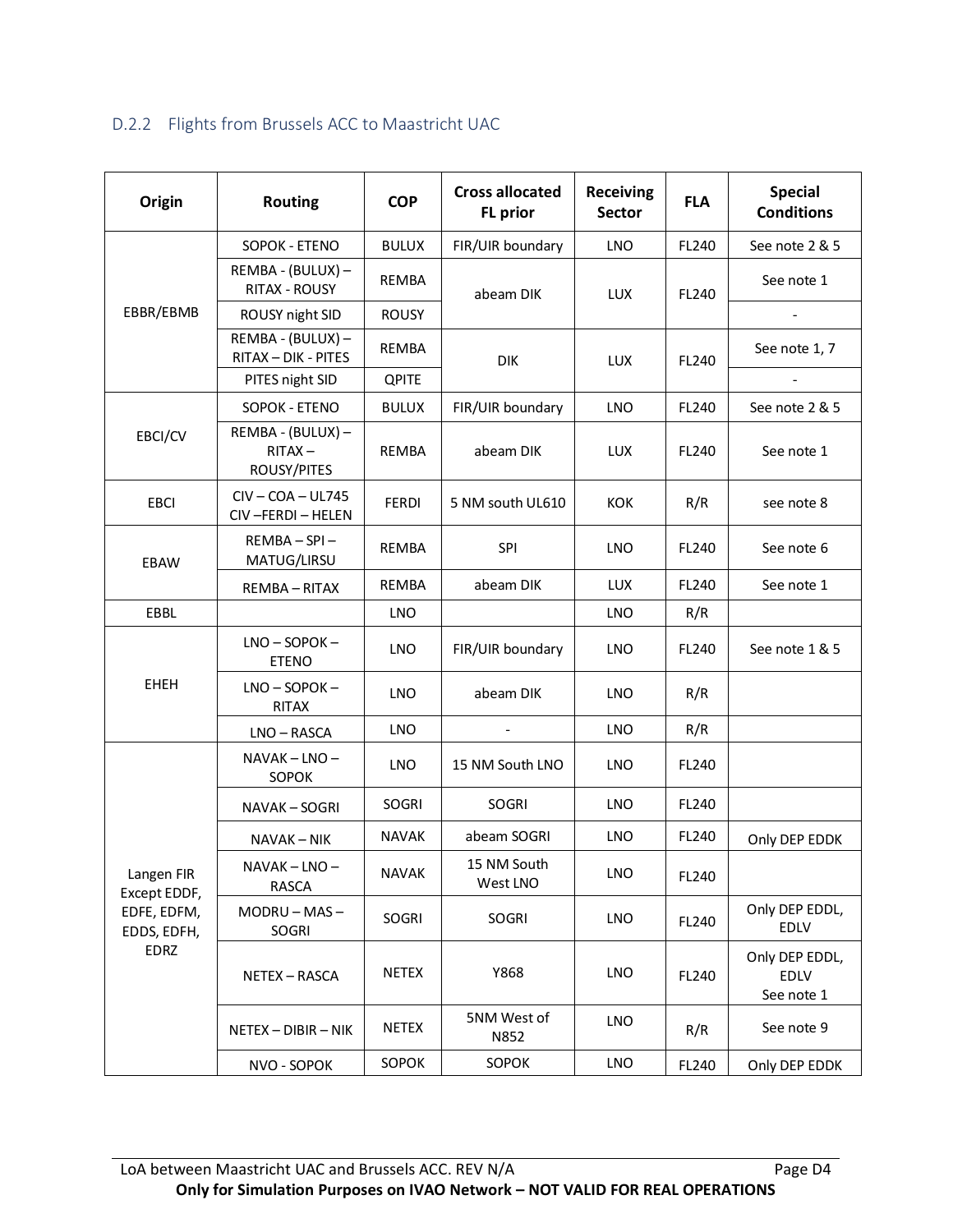| EDDF, EDFE,<br>EDFH, EDFZ                | <b>BITBU-DEMUL</b>   | <b>DEMUL</b> |                 | <b>LUX</b> | R/R   |               |
|------------------------------------------|----------------------|--------------|-----------------|------------|-------|---------------|
| EDDR, EDFM,<br><b>EDR</b>                | <b>ROBON-RITAX</b>   | <b>RITAX</b> |                 | <b>LUX</b> | R/R   |               |
|                                          | WOODY-NIK-CIV        | <b>NIK</b>   | 20 NM North CIV | <b>NIK</b> | FL240 | See note 3    |
| Amsterdam FIR                            | WOODY-NIK-BUB        | <b>NIK</b>   | <b>BUB</b>      | <b>NIK</b> | FL240 | See note 3    |
|                                          | <b>BROGY-LNO</b>     | <b>BROGY</b> | Y868            | <b>LNO</b> | FL240 | See note 1, 4 |
| London TMA                               | <b>KONAN - KOK</b>   | <b>KOK</b>   |                 | <b>KOK</b> | R/R   |               |
| EBOS, EBKT,<br>EBFN, LFAC,               | <b>REMBA</b>         | <b>REMBA</b> |                 | <b>NIK</b> | R/R   |               |
| LFAQ, LFAT,<br>LFAV, LFQO,<br>LFQQ, LFQT | <b>KOMOB</b>         | <b>KOMOB</b> |                 | <b>NIK</b> | R/R   |               |
|                                          | SOGRI-BUB            | <b>BUB</b>   |                 | <b>NIK</b> | R/R   |               |
| EBLG, EHBK                               | LNO-GESLO            | <b>GESLO</b> |                 | <b>LUX</b> | R/R   |               |
| LFAV                                     | <b>FERDI</b>         | <b>FERDI</b> | 5 NM south L610 | KOK        | R/R   | see note 8    |
| Paris TMA                                | <b>ADUTO - FERDI</b> | <b>FERDI</b> |                 | KOK        | R/R   |               |
| <b>LFST</b>                              | <b>SUTAL - DIK</b>   | <b>DIK</b>   |                 | <b>LUX</b> | R/R   |               |
|                                          | DIK - LNO            | <b>LNO</b>   |                 | <b>LNO</b> | R/R   |               |
| LFJL, LFSF                               | DIK-REMBA            | <b>REMBA</b> |                 | <b>LUX</b> | R/R   |               |
| <b>ELLX</b>                              | $DIK - LNO$          | <b>LNO</b>   |                 | <b>LNO</b> | R/R   |               |

Notes:

1) Traffic unable to meet this climb requirement is subject to a radar to radar co-ordination to agree on a level above the DL. Brussels ACC shall ensure internal co-ordinations, when appropriate, before transferring traffic.

2) Flights unable to cross the UIR boundary FL250 or above shall be coordinated between Brussels ACC and Langen ACC at a level below FL245.

3) A level above FL245, given by Maastricht UAC, will apply south of radial 090° HSD.

4) A level above FL245, given by Maastricht UAC, will apply south of EHN. Brussels ACC is responsible for separation between such flights and Langen FIR departures towards SOGRI.

5) For flights unable to cross 5 NM east SOPOK (= crossing N852) FL240 or above, Brussels ACC shall initiate a climb co-ordination with Langen ACC. For flights able to cross 5 NM east SOPOK FL240 or above Maastricht UAC will if necessary, initiate a climb co-ordination with Langen ACC.

6) Traffic unable to meet this restriction (SPI at FL240+) will be tactically radar vectored by Brussels ACC via SPI - LIRSU and is subject to radar to radar coordination to agree on a level above the DFL. Maastricht UAC is responsible for eventual climb coordination with Langen ACC.

7) For flights unable to cross DIK FL240, Brussels ACC shall initiate a climb co-ordination with Langen ACC. For flights able to cross DIK FL240 or above Maastricht UAC will, if necessary, initiate a climb coordination with Langen ACC.

8) Not available for traffic via L608, L610, L179. Flights unable to cross the DL at or before 5NM South of the L610 shall be coordinated between Brussels ACC and Amsterdam ACC at a level below FL245. 9) Langen ACC and Brussels ACC shall ensure that this traffic is not vectored North of ATS route L179 centerline.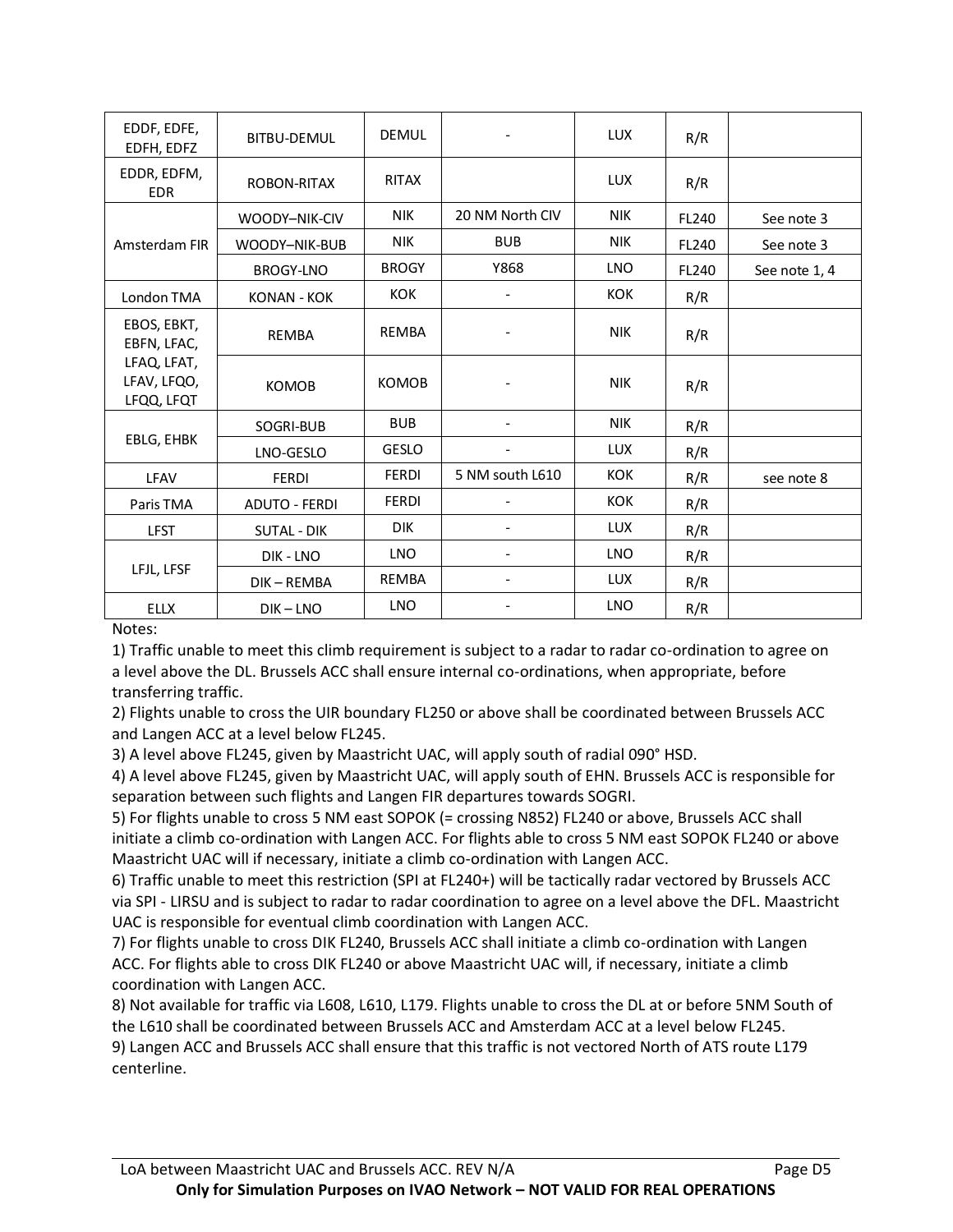# D.3 Special Procedures

- D.3.1 Flights from Maastricht UAC Brussels sectors to Brussels ACC
- D.3.1.1 The following flights shall enter the Brussels UIR below FL245
	- − EBBR/EBMB, EBAW, EBCV and EBCI arrivals entering the Brussels FIR/UIR via TOBIV, NIK, KOK, LENDO or KEVIN
	- − Arrivals EHBK, EBLG
	- − Arrivals ELLX except if routed via KOK, NIK or BROGY
	- − Arrivals EBOS except if routed via BATTY or REMBA
	- − Arrivals EDLN, EDFH routed ROUSY/IBERA-DIK
	- − Arrivals EDDR, EDFH, EDLN, EDLE, EHVK routed via MEDOX-DIK or ARDEN-KOMOB
	- − Arrivals EHEH if routed via DVR KOK
	- − Arrivals LFQT, LFQQ, LFQO, LFAV, LFAT, LFAC, LFAQ expect if routed via DIK-REMBA or BATTY-SOGRI
- D.3.1.2 Traffic inbound to the Brussels FIR shall be descended by Maastricht UAC so as to pass the DFL at approximately 70NM from the destination, or as otherwise specified in D.2.1

## D.3.1.3 **Arrivals Routing via the NORVENICH area:**

Traffic inbound EDK\*, EDL\* (except EDLN/LV), EDDL, EDDG and EDVK entering the Brussels UIR above the DL shall be coordinated directly between Maastricht UAC and Langen ACC. Traffic with destination EDLV entering the Brussels UIR above the DFL shall be coordinated directly between Maaastrich UAC and Langen ACC except if route via REMBA-UL607.

- Note: In order to reduce the release requests in the LNO-NORVENICH area, Brussels ACC/Maastricht UAC agreed on a common release line after which the traffic is released to Langen ACC, defined by the following points:
	- 1. N505442 E0060343
	- 2. N505140 E0060441
	- 3. N505048 E0060427
	- 4. N504515 E0060116
	- 5. N504500 E0060200
	- 6. N503611 E0061250
	- 7. N502956 E0061544
	- 8. N502445 E0062303

### D.3.1.4 **Sequencing of traffic**

As far as possible Maastricht UAC shall establish longitudinal spacing between successive arriving aircraft before transfer is effected, in order to avoid an undue accumulation of traffic.

### D.3.1.5 Frequency Allocation / coordination sector

Unless otherwise specified, traffic shall be coordinated with and transferred to the Brussels ACC sector at which the flight is expected to cross the DFL.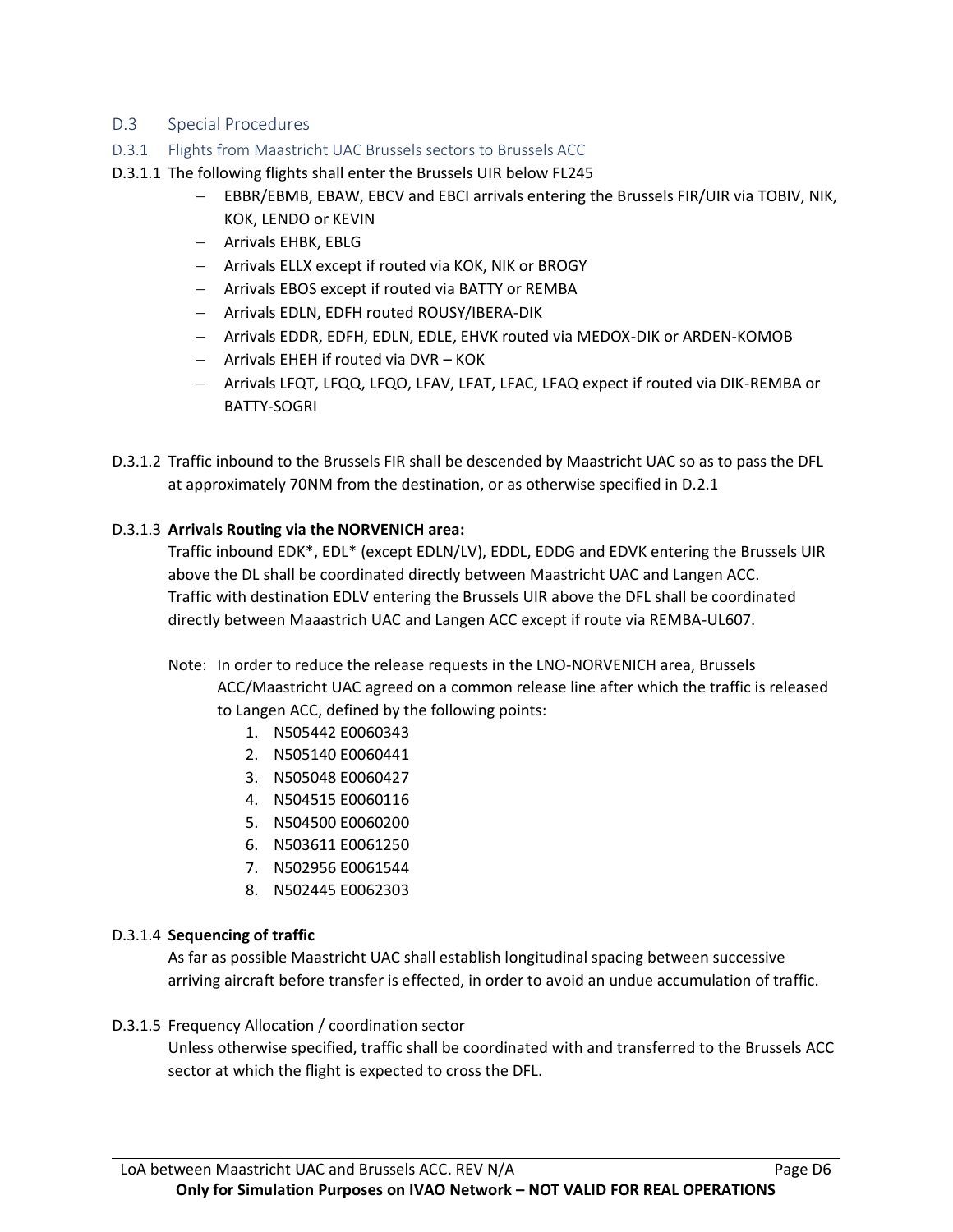## D.3.1.6 **Arrivals via FERDI/DENUT**

Brussels ACC will accept traffic separated on radar headings without prior coordination, considering the following conditions are met:

- − Aircraft not vertically separated are laterally separated on headings, with a minimum of 6NM constant or increasing
- − Aircraft are given a rate of descent or a descent restriction to meet the constrains listed in D.2.1
- − Pilots are instructed to report the assigned headings, rate of descent or descent restriction to Brussels ACC on contact
- − Aircraft shall remain inside the corridor limited on the West by the line GIRVI-LUMEN and on the East by the line ADUTO-HELEN

### D.3.2 Flights from Brussels ACC to Maastricht UAC Brussels sectors

- D.3.2.1 The following flights are not accepted in the Brussels UIR above FL245
	- − Westbound traffic via WOODY NIK COA or WOODY NIK KOK.
	- − Traffic entering the Brussels FIR/UIR below FL245 with destination in the Paris TMA, except traffic departing EHAM.
	- − Departures from the Brussels FIR, Langen FIR, EHEH, EHRD, EHBK with destination ELLX, LFJL, LFSF, LFST, EDDR, EDFM, EDFB and EDRZ.
	- − EBBR/EBMB, EBAW, EBCV, EBCI departures leaving the Brussels FIR/UIR via SPI/LNO KENUM - ABAMI.
	- − EBBR/EBMB, EBAW, EBCV, EBCI departures leaving the Brussels FIR/UIR via ETENO with aircraft type B462.
	- − EBBR/EBMB, EBAW, EBCV, EBCI departures with destination LFSG
	- − Departures from EBLG except if routed via COA or GESLO.
	- − Departures from EHBK and ETNG routed via LNO NTM or CIV MEDIL.
	- − Departures ELLX, except if routed via LNO BUB, LNO BROGY, DIK BUB.
	- − Departures LFJL, LFSF if routed via LNO KENUM or ARCKY KENUM.
	- − Departures LFOB, LFQQ except if routed via REMBA or DIK.
	- − Departures EDFH except if routed via REMBA.
- D.3.2.2 Maastricht UAC assures a level above the DFL for these departures where it has been agreed that the DFL will be passed. Coordination to obtain a level above the DFL has to be initiated by Brussels ACC.

### D.3.2.3 **Direct transfer between Brussels ACC and London ACC**

### D.3.2.3.1 L179/L608

Brussels TMA and EBCI departure via COA – L179/L608 shall be coordinated directly between Brussels ACC and London ACC.

D.3.2.3.2 L610

FL250 is permanently released to Brussels ACC for departures from Brussels TMA and EBCI within the BULAM Area.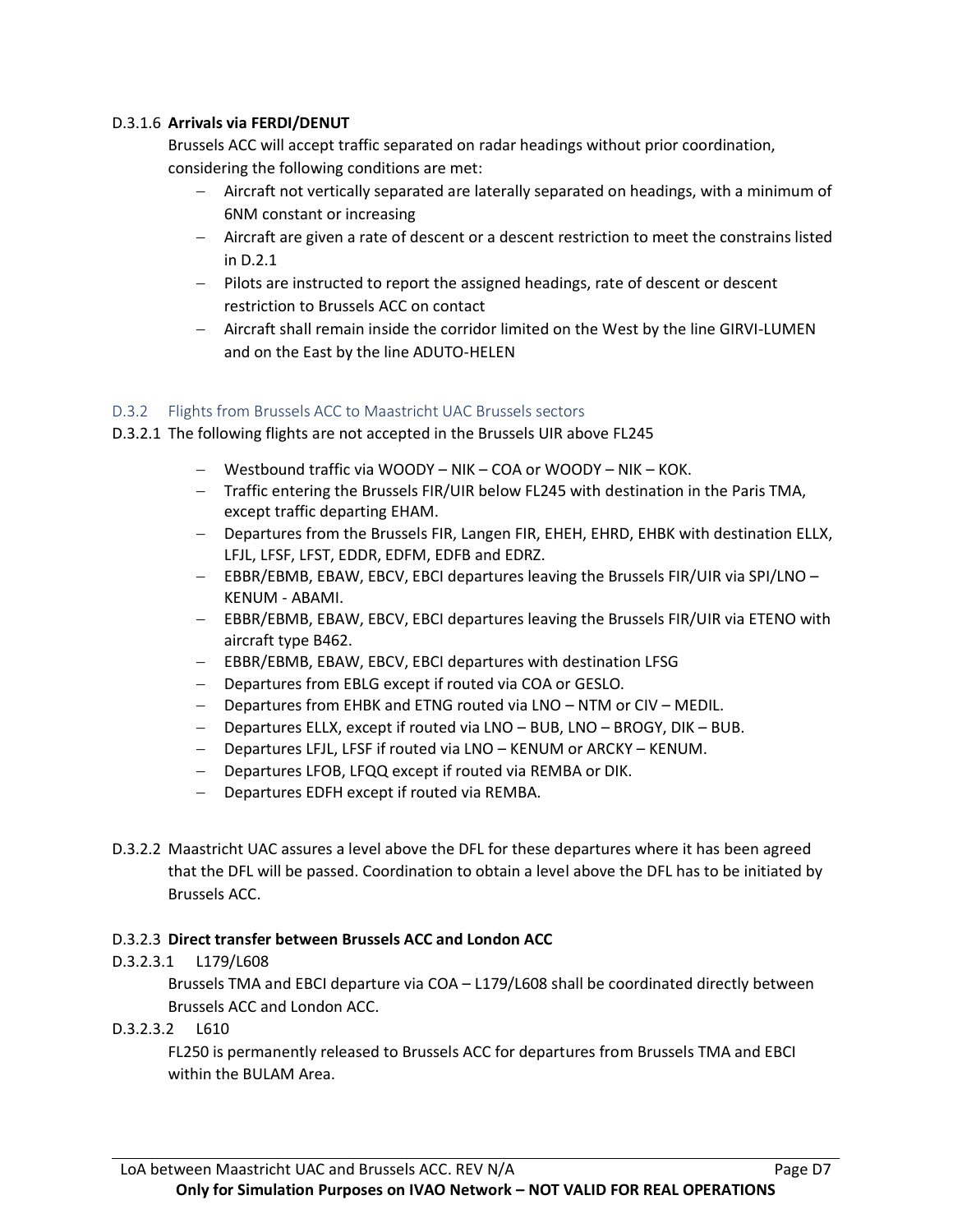This traffic flow is released for climb to LACC after passing the Transfer of Control Point, and on condition that the traffic remains on/north of the L610 until crossing DIBLI.

## D.3.2.4 **Sequencing of traffic**

As far as possible Brussels ACC shall establish longitudinal spacing between successive departing traffic before transfer is effected in order to avoid an undue accumulation of traffic.

# D.3.2.5 **Frequency allocation / coordination sector**

Unless otherwise specified, traffic shall be coordinated with and transferred to the Maastricht UAC sector as specified in paragraph D2.2..

## D.3.2.6 **Direct Routeings**

# D.3.2.6.1 WOODY direct REMBA

Brussels ACC is allowed to clear EHAM and EHRD departures requesting a level above FL245 and planned via WOODY-NIK-BUB-REMBA from WOODY direct to REMBA without verbal coordination.

Traffic shall be climbed to FL240 maximum and Brussels ACC is responsible for separation between WOODY-REMBA traffic and all traffic planned to cross the DFL via SOGRI.

D.4 VFR Flights Not applicable.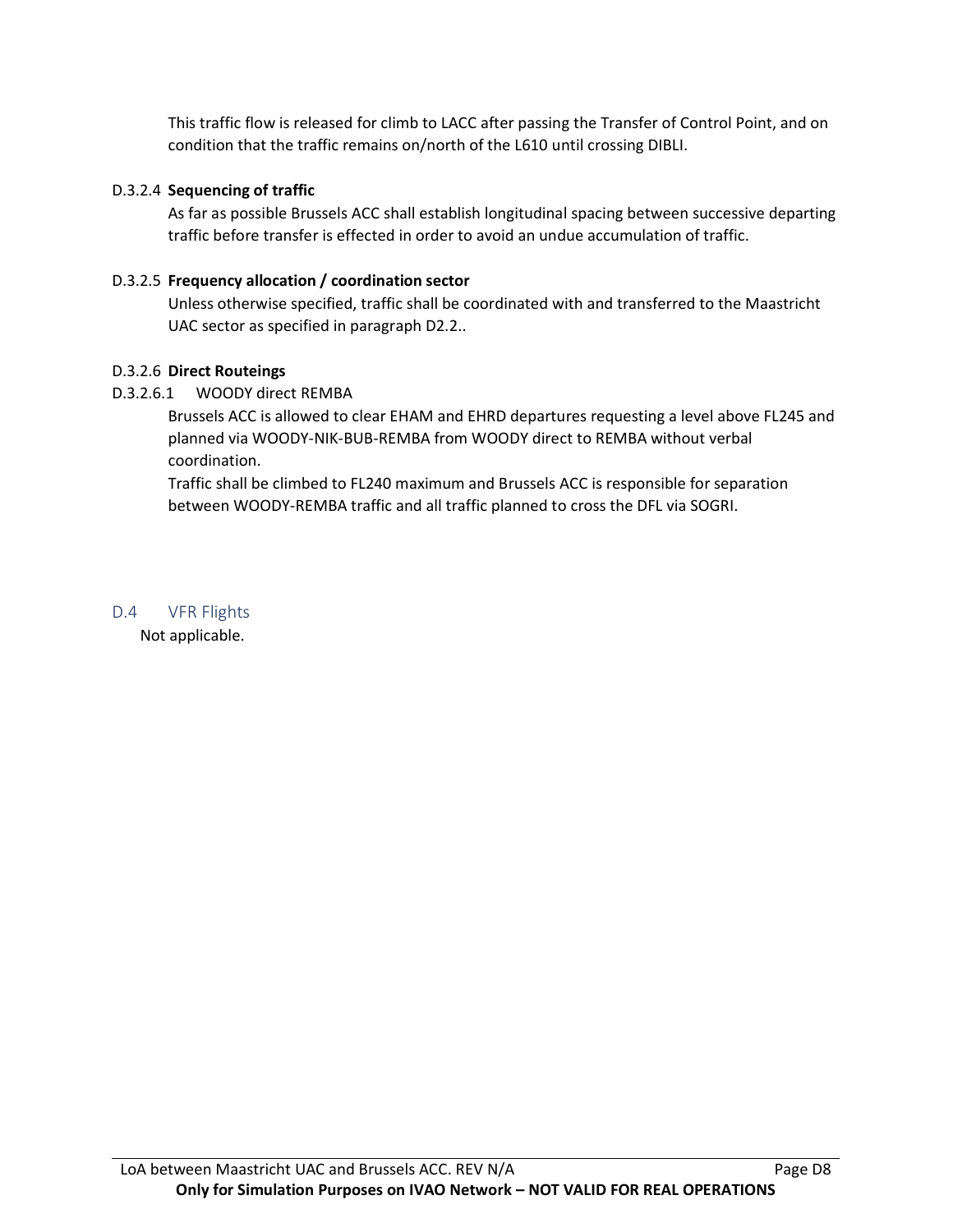# Annex E.

# Transfer of Control and Transfer of Communications

Effective: 2021-04-01 Revised: N/A

- E.1 Transfer of Control
- E.1.1 Transfer of control shall take place at the AoR boundary, unless otherwise specified in paragraph E.3.
- E.2 Transfer of Communication
- E.2.1 Transfer of communication shall take place not later than the transfer of control, unless otherwise coordinated. Transfer of CPDLC shall commence concurrently with transfer of voice communications.
- E.2.2 Frequency allocation and sector arrangement of Maastricht UAC
- E.2.2.1 Maastricht UAC Brussels Sectors

| <b>Receiving Sector</b> | <b>Vertical Limits</b> | VHF         |
|-------------------------|------------------------|-------------|
| <b>BKN</b>              | FL 245 - FL660         | 132.755 MHz |
|                         | $FL 245 - FL 660$      | 125.980 MHz |

E.2.3 Frequency allocation and sector arrangement of Brussels ACC

# E.2.3.1 Brussels ACC Sectors

| <b>Receiving Sector</b> | <b>Vertical Limits</b> | VHF         |
|-------------------------|------------------------|-------------|
| W                       | $GND - FL245$          | 131.100 MHz |
|                         | $GND - FL245$          | 128.200 Mhz |

E.3 Specific Points for Transfer of Control and Transfer of Communications Not applicable.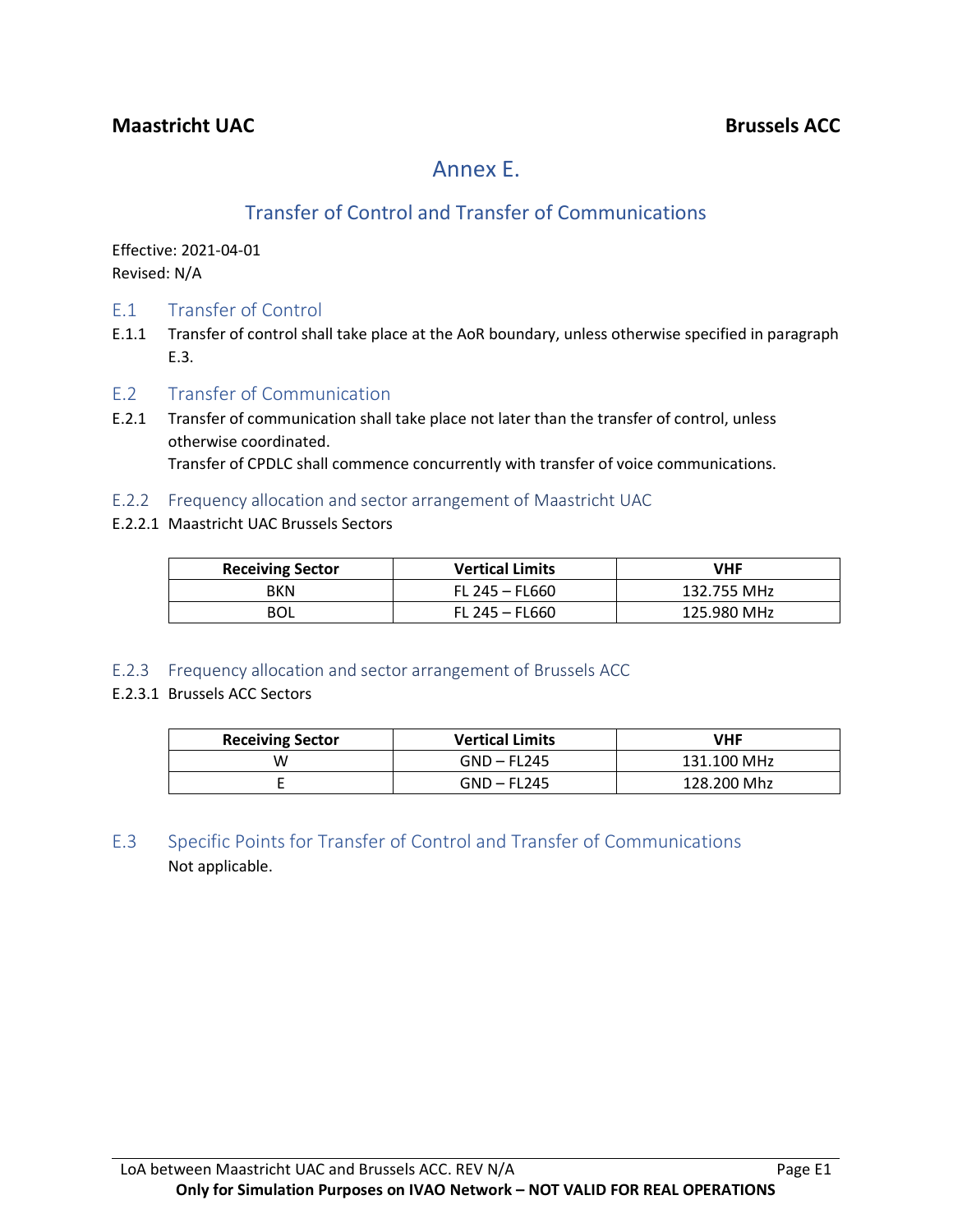# Annex F.

# ATS Surveillance Based Coordination Procedures

Effective: 2021-04-01 Revised: N/A

# F.1 General

- F.1.1 Transfer of identification and transfer of control between Maastricht UAC and Brussels ACC will be subject to the serviceability of the respective surveillance systems.
- F.1.2 In case of any doubt about the identity of an aircraft, nothing in the provisions of this Annex, prevents the use of other methods for the identification of an aircraft.

# F.2 Transfer of Aircraft Identification

- F.2.1 Transfer of aircraft identification between Maastricht UAC and Brussels ACC is normally performed by:
	- notification of A1000, indicating that the Mode S aircraft identification feature transmitted by the transponder has been verified; or
	- if the aircraft identification is not correct or has not been verified, or if the aircraft is not Mode S equipped: by notification of the aircraft discrete SSR code.
- F.2.2 When discrete SSR codes are used for transfer of identification, they shall be assigned in accordance with ORCAM.
- F.2.3 Any change of SSR code by the accepting ATS Unit may only take place after the transfer of control point.
- F.2.4 The accepting ATS Unit shall be notified of any observed irregularity in the operation of SSR transponders or ADS-B transmitters.
- F.2.5 In the event that the accepting ATS unit is unable to process code A1000, it shall immediately advise the transferring ATS unit. Thereafter, unless otherwise coordinated, the transferring ATS unit shall change relevant instances of A1000 to a discrete SSR code determined in accordance with ORCAM.

# F.3 Transfer of Radar Control

F.3.1 Radar Separation minimum shall be **5** NM.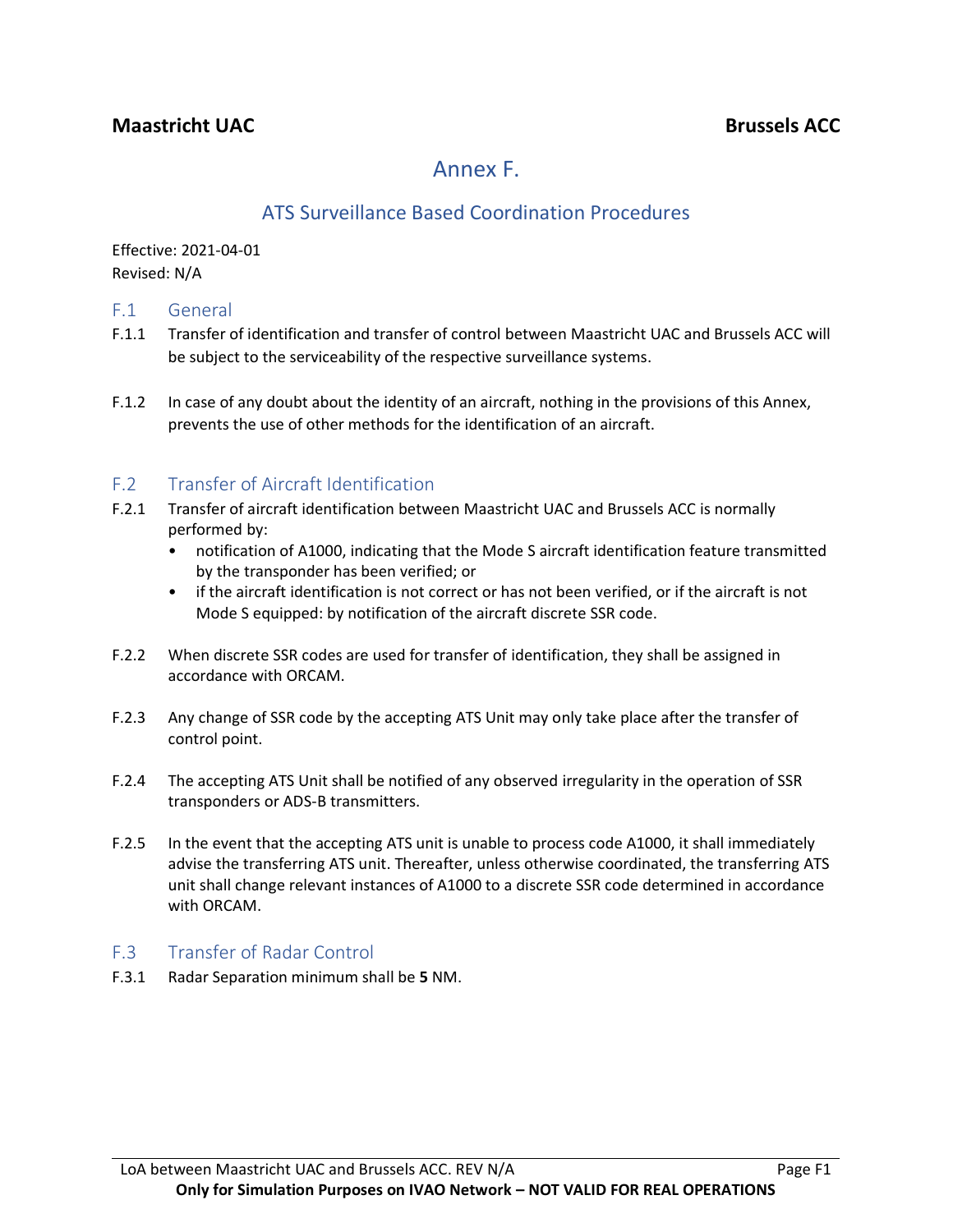# F.3.2 Transfer of Control without systematic use of direct communication (Silent Transfer of Control)

Transfer of control may be effected without systematic use of bi-directional speech facilities provided the minimum distance between successive aircraft about to be transferred is **10** NM and constant or increasing.

F.3.2.1 The transferring controller shall inform the accepting controller of any level, speed or vectoring instructions given to aircraft prior to its transfer and which modify its anticipated flight progress at the point of transfer.

Note: When using Mach-number speed control, pilots concerned shall be instructed to report their assigned machnumber to the accepting ATS Unit upon initial contact.

F.3.2.2 The accepting controller may terminate the silent transfer of control at any time, normally with an advance notice of **10** minutes.

# F.3.3 Transfer of Control with use of direct communication

Transfer of control may be effected with the use of bi-directional speech facilities, provided the minimum distance between the aircraft does not reduce to less than **5** NM, and:

• identification has been transferred to or has been established directly by the accepting controller;

• the accepting controller is informed of any level, speed or vectoring instructions applicable to the aircraft at the point of transfer;

• communication with the aircraft is retained by the transferring controller until the accepting controller has agreed to assume responsibility for providing ATS surveillance service to the aircraft. Thereafter, the aircraft should be instructed to change over to the appropriate frequency and from that point is the responsibility of the accepting controller.